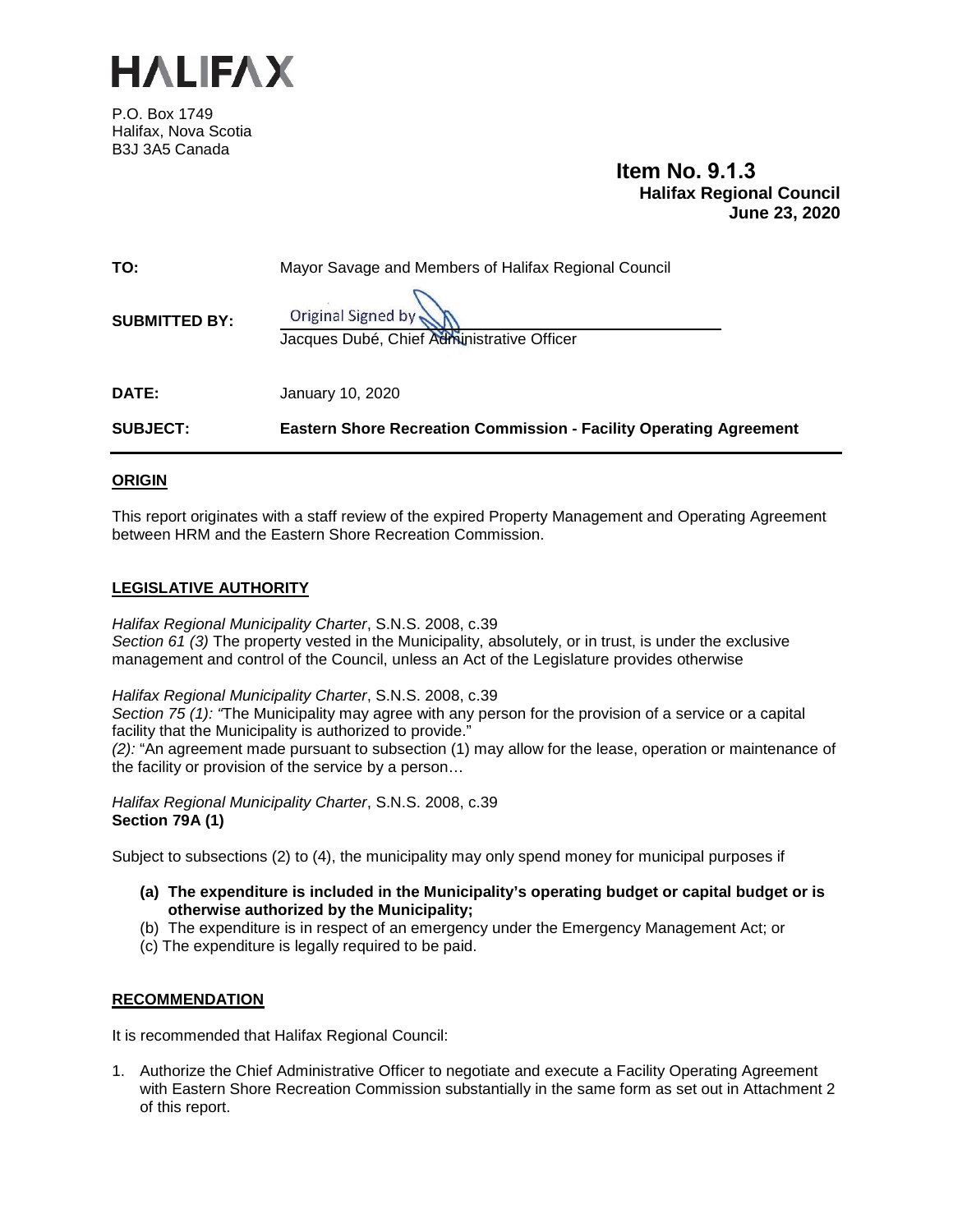#### 2. **BACKGROUND**

The Eastern Shore Recreation Commission (ESRC) is a not for profit organization incorporated through an Act of the Provincial Legislature in 1971 and currently provides stewardship to the Eastern Shore Community Centre. The ESRC has operated the Eastern Shore Community Centre since the facility's inception in 1973.

The Eastern Shore Arena, a 37,400 sq. ft facility, located in Musquodoboit Harbour, includes a full-size arena, community hall, and a heated mezzanine. The facility was purchased from the ESRC by the Halifax Regional Municipality in 2002, and a Management Agreement with the Eastern Shore Community Association Board of Directors was executed that same year for the operation of the facility. A Property Management and Operating Agreement was prepared in 2004, and is the current document being utilized to manage the facility. Staff have been unable to find record of the agreement having been fully executed.

HRM Parks and ESRC also have an annual Parks Partnership agreement which provides funding to the ESRC for the maintenance of the surrounding park grounds. The terms and funding requirements are evaluated and agreed upon annually between the Parks and Recreation business unit and the ESRC. Reference to the park partnership agreement has been included in the new Facility Operating Agreement in order to outline the relationship between the two.

This report addresses the operating responsibilities in a new agreement between ESRC and HRM for the facility.

#### **DISCUSSION**

HRM and ESRC have a common interest in providing the best experience and value to the users of the indoor and outdoor facilities. The Eastern Shore Arena is one of the nine arena facilities, being managed by a community partner on behalf of the Municipality and is included in the Community Access Plan [https://www.halifax.ca/about-halifax/regional-community-planning/community-facility-planning.](https://www.halifax.ca/about-halifax/regional-community-planning/community-facility-planning) The Eastern Shore Arena staff continue to work collaboratively with HRM to ensure standards of fair play and allocation formulas are implemented. A key initiative identified in the Parks & Recreation Business Plan is to continue to implement new and updated partnership agreements. HRM entered into new agreements with several of the facilities through the Multi-District Facility project and staff are now negotiating updated agreements with other partnership facilities. It is the intention of Parks & Recreation to subsequently negotiate similar updated agreements with the Centennial Arena as well as the Spryfield Arena.

There are no proposed changes to the operating model of the Eastern Shore Community Centre or the ball diamonds at this location. The ESRC continues to focus on providing excellent service to the community through the operation of the community center and the surrounding park. A revised and updated Facility Operating Agreement is required as a matter of responsible municipal governance. Also, the agreement accurately reflects the operating governance model as well as updated and modernized terms.

Under the proposed Facility Operating Agreement, HRM would continue to be responsible for and pay all costs associated with capital work, major facility repairs and major building operating equipment, as detailed in Attachment 2 of this report.

The Commission would continue to be responsible for and pay all costs associated with the delivery of the services including, staffing, programming costs, utilities and general maintenance of the facility.

#### Facility Operating Agreement

The Facility Operating Agreement as currently drafted has been agreed to by the Board of the Eastern Shore Recreation Commission and is included as Attachment #2. An overview of the key terms and conditions is outlined in Table 1: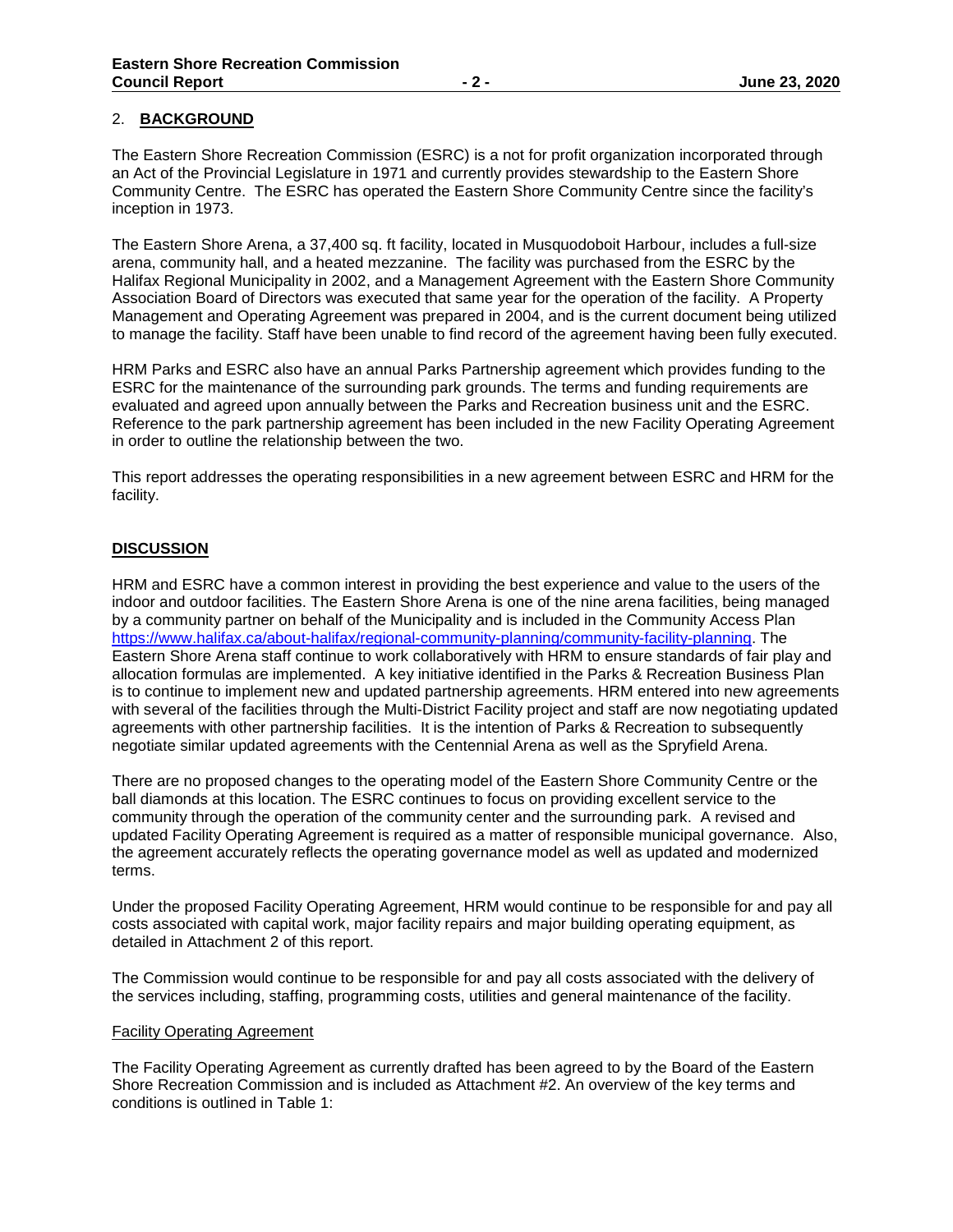| <b>Properties</b>        | Eastern Shore Arena                                                             |
|--------------------------|---------------------------------------------------------------------------------|
|                          | 67 Park Rd. Musquodoboit Harbour                                                |
|                          | PID 40192320                                                                    |
| <b>Commencement Date</b> | Date agreement is executed by CAO                                               |
|                          |                                                                                 |
| <b>Notice</b>            | Either party shall have the option to terminate the agreement upon providing    |
|                          | six (6) months written notice to the other party at any time or for any reason. |
| <b>Term</b>              | Ten (10) Years with a one (1) year renewal option                               |
| <b>Operating Subsidy</b> | HRM may pay ESRC an annual Operating Subsidy. The amount of the                 |
|                          | Operating Subsidy will be evaluated annually and shall be included in the       |
|                          | Annual Operating Budget approved by Halifax Regional Council. The amount        |
|                          | of the subsidy would be based on the Commission's annual budget and will        |
|                          | require approval by Council annually as part of the HRM's Annual Operating      |
|                          | <b>Budget</b>                                                                   |
| <b>Key Conditions</b>    | All revenues and expenses from the operation of the facility are the            |
|                          | responsibility of ESRC                                                          |
|                          | The provision of labour and materials required to operate the facility is the   |
|                          | responsibility of the ESRC.                                                     |
|                          | All programming is the responsibility of the ESRC                               |
|                          | All personnel are employed by the ESRC. The employees shall under no            |
|                          | circumstances or at any time be considered employees of HRM                     |
|                          | Any surplus realized in any fiscal year shall be set aside to underwrite the    |
|                          | continued operation of the Facility or any Operating Reserve Funds              |
|                          | HRM will insure all real and personal property owned by HRM                     |
|                          | HRM is responsible for all Capital work                                         |
|                          | The Community Partnership Agreement with HRM Parks will be                      |
|                          | negotiated on a yearly basis with HRM Parks & Recreation (Schedule A of         |
|                          | the agreement)                                                                  |
|                          | HRM will provide insurance coverage language, policies and limits will be       |
|                          |                                                                                 |
|                          | amounts deemed reasonable and prudent by HRM. The Board shall                   |
|                          | complete or assist in the completion of all insurance applications as may       |
|                          | be required and provide substantiating documentation as required.               |
|                          |                                                                                 |

Table 1: Facility Operating Agreement Key Terms and Conditions

#### **FINANCIAL IMPLICATIONS**

The 2020/21 proposed operated budget included an operating subsidy of \$7,000 in C705-8001. Any maintenance or repair costs related to HRM's responsibilities under the agreement will go through HRM Facility Management and Operations account (W212/213), which has sufficient budget for operating maintenance.

Additionally, the annual cost of \$25,500, of the Community Partnership Agreement is included in the 2020/21 Parks operating budget (W187).

#### **RISK CONSIDERATION**

There are no significant risks associated with the recommendations in this report. The risks considered rate Low. To reach this conclusion, consideration was given to operational and financial risks for both HRM and the ESRC. An approved agreement in place between the parties mitigates risk.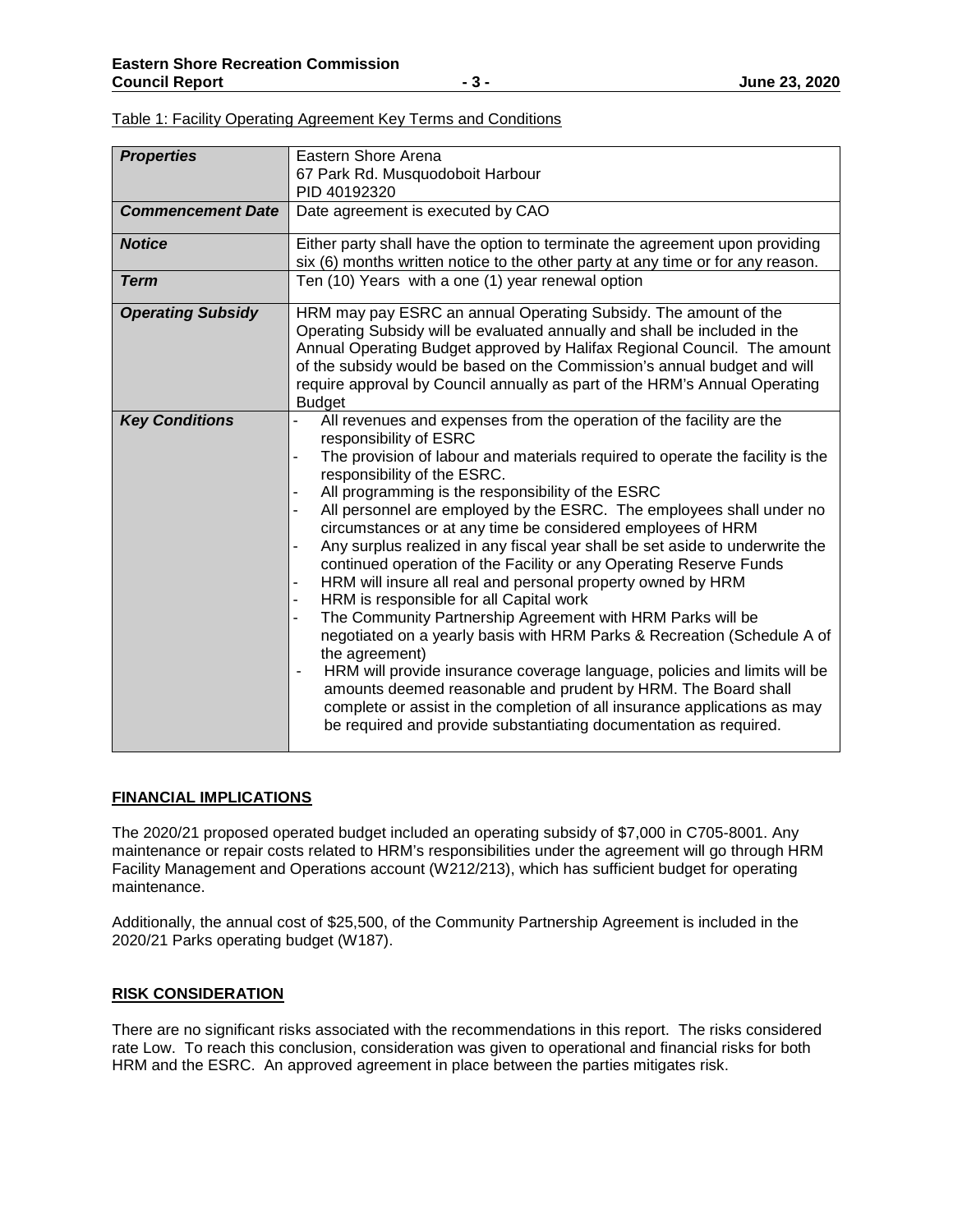#### **COMMUNITY ENGAGEMENT**

The Board of Directors for the Eastern Shore Recreation Commission is made up of members of the community.

#### **ENVIRONMENTAL IMPLICATIONS**

No environmental implications.

#### **ALTERNATIVES**

- Alternative 1: Regional Council could direct the Chief Administrative Officer to not approve the agreement and direct staff to assume operation and management of the facility.
- Alternative 2: Regional Council could direct the Chief Administrative Officer to negotiate a Less than Market Value lease with the Eastern Shore Recreation Commission. This would change the operating model from the group providing alternative service delivery to a straight lease of the building with no operating support from HRM.
- Alternative 3: Regional Council could direct the Chief Administrative Officer to negotiate alternative terms. This would require additional negotiation with the group and a subsequent report to Council.

#### **ATTACHMENTS**

- Attachment 1: Site Plan of Property (including Buildings & Land)
- Attachment 2: Facility Operating Agreement

A copy of this report can be obtained online at **halifax.ca** or by contacting the Office of the Municipal Clerk at 902.490.4210.

\_\_\_\_\_\_\_\_\_\_\_\_\_\_\_\_\_\_\_\_\_\_\_\_\_\_\_\_\_\_\_\_\_\_\_\_\_\_\_\_\_\_\_\_\_\_\_\_\_\_\_\_\_\_\_\_\_\_\_\_\_\_\_\_\_\_\_\_\_\_\_\_\_\_\_\_\_\_\_\_\_\_\_\_

Report Prepared by: Trish Higby, Partnership Coordinator, Parks and Recreation, 902.490-1808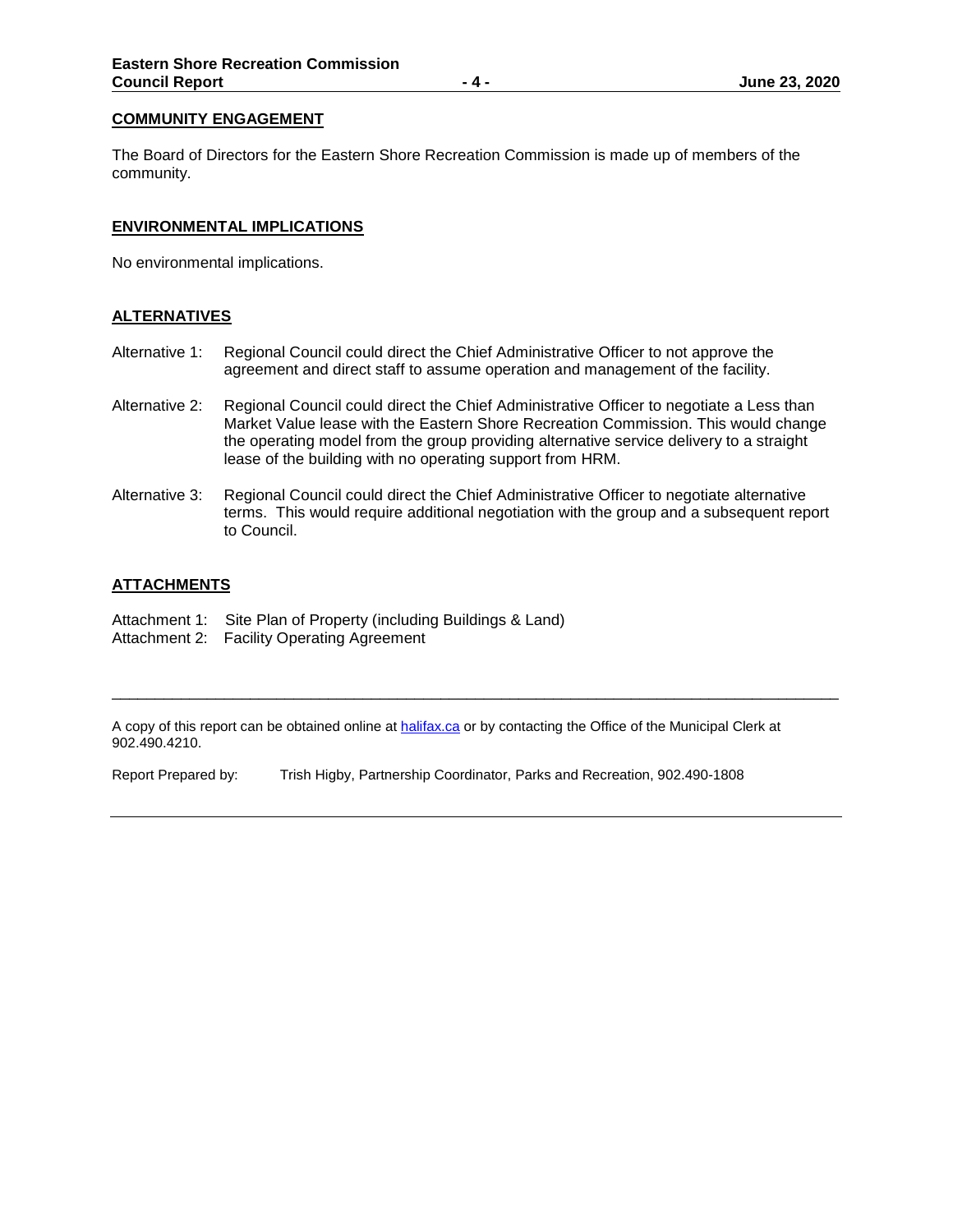

## **ATTACHMENT "1" SITE MAP PID 40192320 (outlined in green) Building Premises (identified as 67 Park Rd.)**

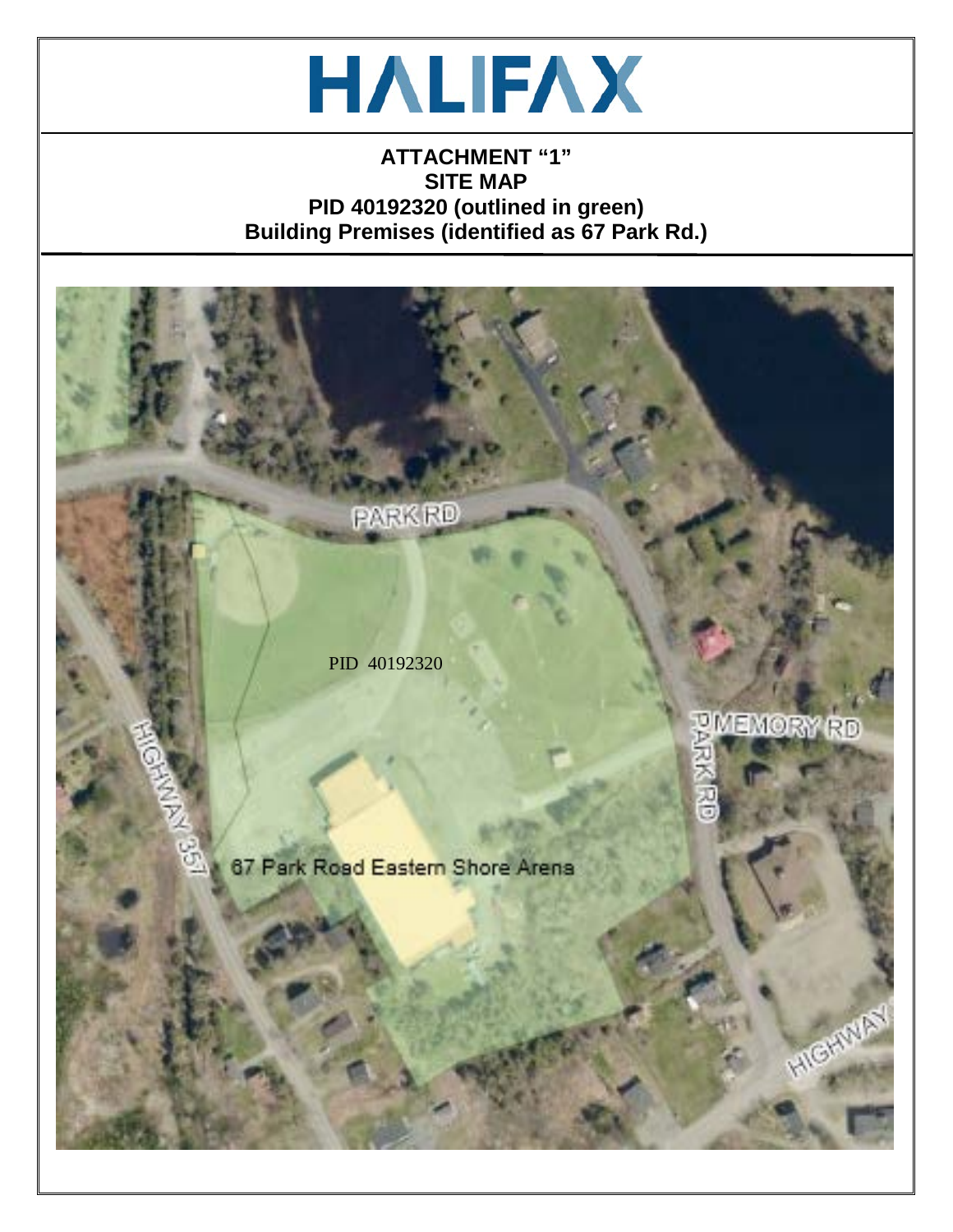# **Facility Operating**

## **Agreement**

**Between:**

**Halifax Regional Municipality**

**and**

**Eastern Shore Recreation Commission**

**FOR** 

**67 Park Rd, Musquodoboit**

#### **Prepared by:**

Halifax Regional Municipality Parks & Recreation Program Support Services PO Box 1749 Halifax, Nova Scotia, B3J 3A5

www.halifax.ca

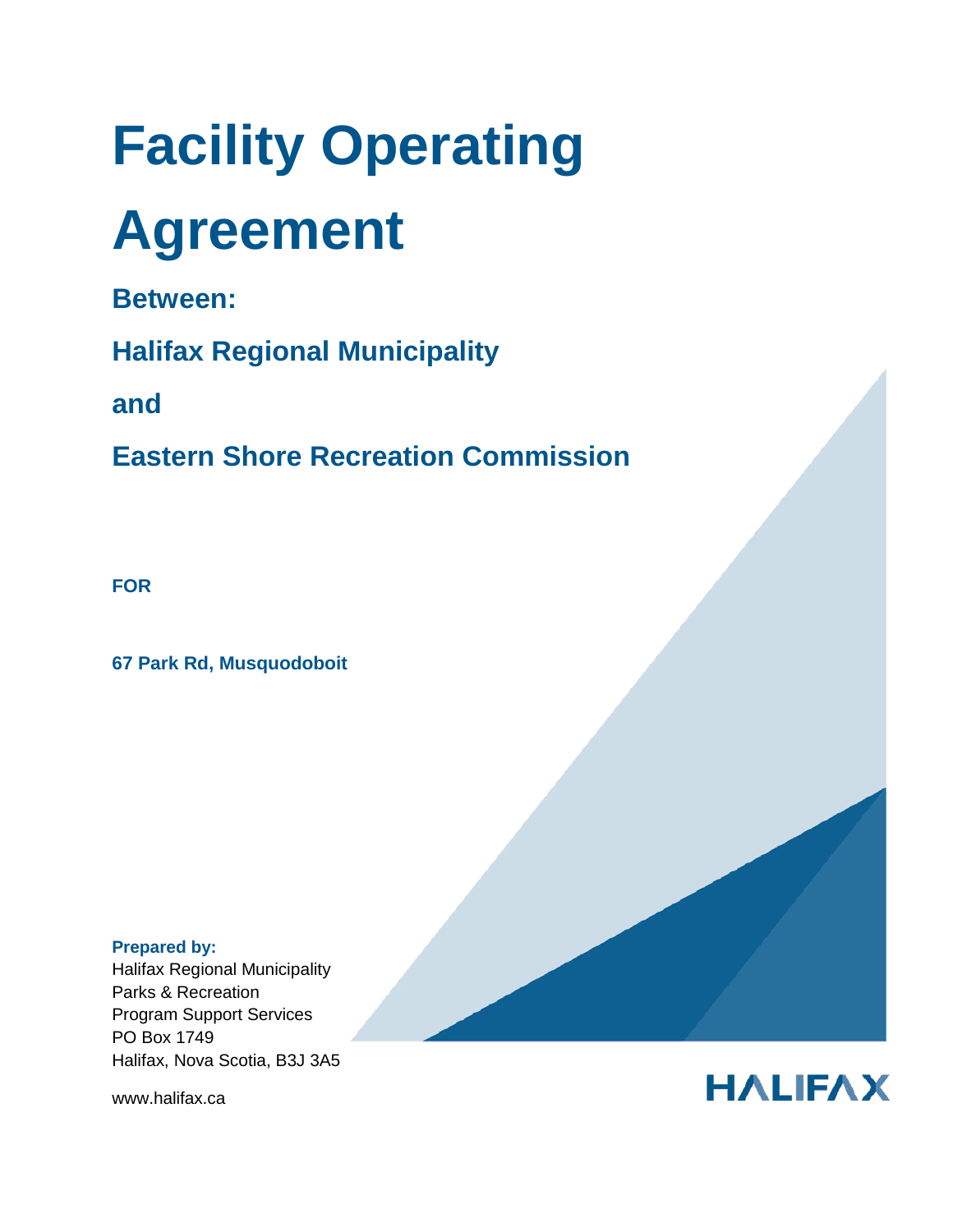**THIS AGREEMENT** is made as of the \_\_\_\_\_\_\_ day of \_\_\_\_\_\_\_\_\_\_\_\_, 20\_\_\_\_\_

#### **BETWEEN:**

#### **Halifax Regional Municipality** (hereinafter referred to as "HRM")

#### **OF THE FIRST PART**

**- and -**

## **Eastern Shore Recreation Commission** (hereinafter referred to as the "Commission") **OF THE SECOND PART**

- and –

**WHEREAS HRM** is the owner of the Eastern Shore Recreation Centre located at 67 Park Road Musquodoboit Harbour (the "Facility");

**AND WHEREAS** HRM wishes to encourage and facilitate a community-based delivery of service to the public, while maximizing efficiencies and opportunities for economies of scale;

**AND WHEREAS** the Commission is a community-based organization established for the purpose of promoting and operating a public sports, recreation or community facility;

**AND WHEREAS** the Commission has demonstrated the organizational capacity to operate the Facility, including the delivery of programming;

**AND WHEREAS** the Commission wishes to oversee the operation of the Facility and to promote public use and general access to the Facility;

**AND WHEREAS** HRM and the Commission agree that all residents of the Halifax Regional Municipality should have similar opportunities, regardless of gender, age, sexual orientation, ability, race, culture, faith or socio-economic status;

**IN CONSIDERATION** of the mutual conditions and covenants contained herein and the provision of other valuable consideration, receipt of which is acknowledged, the parties hereto agree as follows: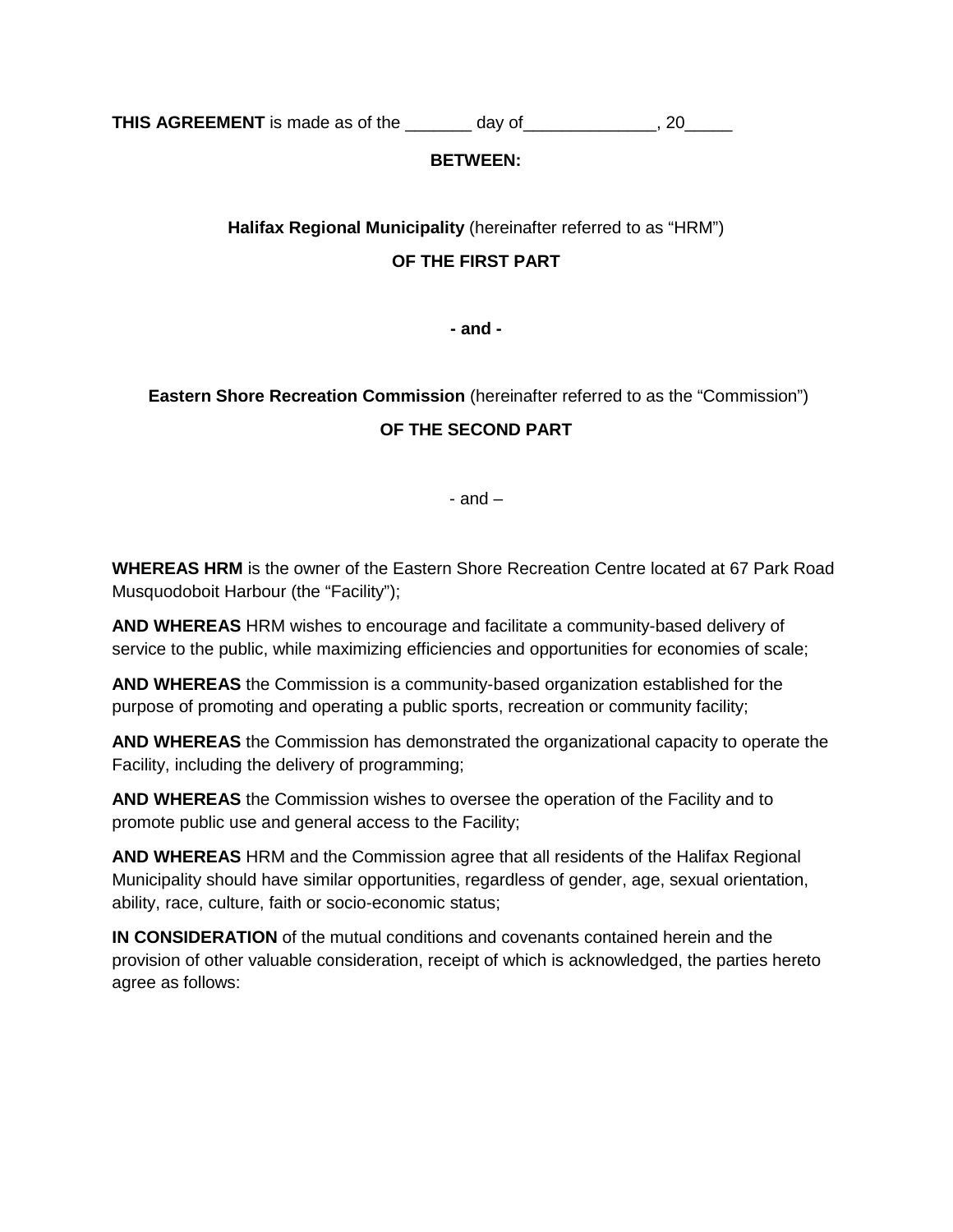#### **1. DEFINITIONS**

**1.1** When used in this Agreement, the following terms shall have the following meanings:

**"Agreement"** means this agreement and all instruments in writing executed by the Parties that by their terms expressly amend, waive or vary the provisions of this agreement and the Schedules;

"**Applicable Laws**" means all laws, regulations and governmental policies of any Governmental Authority, including all by-laws, policies, procedures, guidelines and rules of HRM, as they may be amended or replaced from time to time, and which are applicable to the Services and the roles and responsibilities of each party under this Agreement;

**"Capital Work"** means work done on the Facilities as directed by HRM's department of Facility Design and Construction and approved in the HRM capital budget;

**"Claims"** means any and all claims, liabilities, demands, losses, damages, actions and causes of action of any kind or nature including, without limitation, expenses, costs and legal fees;

**"Commencement Date"** means the date this Agreement is executed by the Chief Administrative Officer of HRM, which is the date that this Agreement comes into effect;

**"Commission Programming"** means the programs, events, activities and fundraisers that the Society plans and delivers to the community at the Facilities, including those set out in Article 8.1 of this Agreement;

**"Commission Property"** means all property owned by the Commission, including all property owned by the Commission that is used by the Commission to deliver the Services. Commission Property excludes HRM Property;

**"Commission Board"** means the Board of Directors of the Commission;

**"Council"** means the Regional Council of HRM;

**"Expiry Date"** means the date ten (10) years after the Commencement Date;

**"Facility"** means the public sports, recreation and/or community facility owned by the Municipality known as the "Eastern Shore Community Centre" located at 67 Park Road, Musquodoboit Harbour in the Halifax Regional Municipality, Nova Scotia (PID 40192320);

**"Fiscal Year"** means the annual (12 month) period ending on March 31<sup>st</sup>, or such other period as HRM may establish upon notice to the Society;

**"Governmental Authority"** means any federal, provincial or local government or any governmental, quasi-governmental, judicial, public or statutory administrative agency, authority, body or entity, including any such authority that has jurisdiction in relation to any aspect of the Services or this Agreement;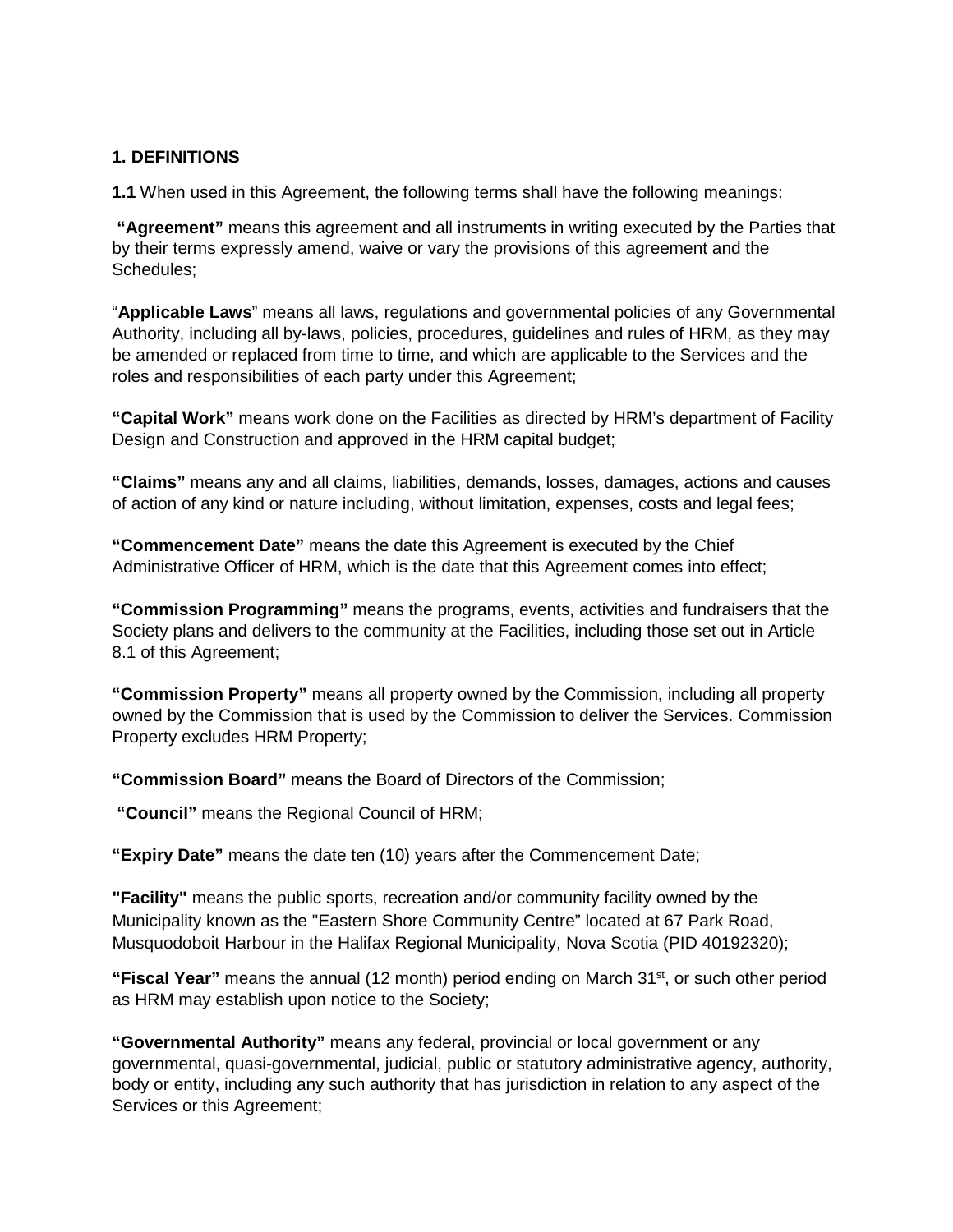**"Hazardous Substances"** means any chemicals, biological substance, pollutant, contaminant, toxic substance, hazardous material or substance, radioactive material, waste, oil or petroleum product as such term or any similar terms are used under any Applicable Law or any other substance which may cause an adverse effect respecting the health of humans or the reasonable enjoyment of life or property, and includes any soil containing such substance in amounts exceeding permissible limits for such substance in such location by any Applicable Law;

**"HRM"** means the Halifax Regional Municipality;

**"HRM Representative"** means the HRM Manager of Community Partnerships, or his or her designate, acting as HRM's representative with the Society;

**"HRM Property"** means all property, including, but not limited to, real property, equipment and infrastructure, that is owned by HRM and used by the Society to deliver the Services, and includes the Facilities and the property set out in Schedule 'A';

**"Operating Subsidy"** means the operating subsidy payable to the Society by HRM for each Fiscal Year, or part thereof, that this Agreement is in effect;

"**Operations Contract**" means an agreement, contract or purchase order entered into between the Society and a Supplier to furnish services, equipment, supplies or other things required to deliver the Services, and includes sponsorship contracts as set out in Article 7.6 of this Agreement;

**"Permits"** means all permits, permissions, licenses and approvals required, or as the context requires, granted by Governmental Authorities for the delivery of the Services;

**"Renewal Term"** has the meaning set out in Article 4.1 of this Agreement;

**"Rental Contract"** means a contract entered into between the Society and a person for the short-term (i.e. hourly) use of the Facilities, or any part thereof;

**"Revenue"** means all monies, proceeds, funds and revenues of every nature and kind received by the Society in delivering the Services, whether by way of fees paid for services provided in or from the Facilities, or any part thereof, or by way of grants, gifts, sponsorships, bequests, donations; or any monies or proceeds derived by the Society under any valid license of the Society to operate any form of lottery scheme; or from any fund raising program or through any third party fee-for-service agreements;

"**Schedules**" means the schedules attached hereto which form part of this Agreement;

**"Services"** has the meaning set out in Article 5.1;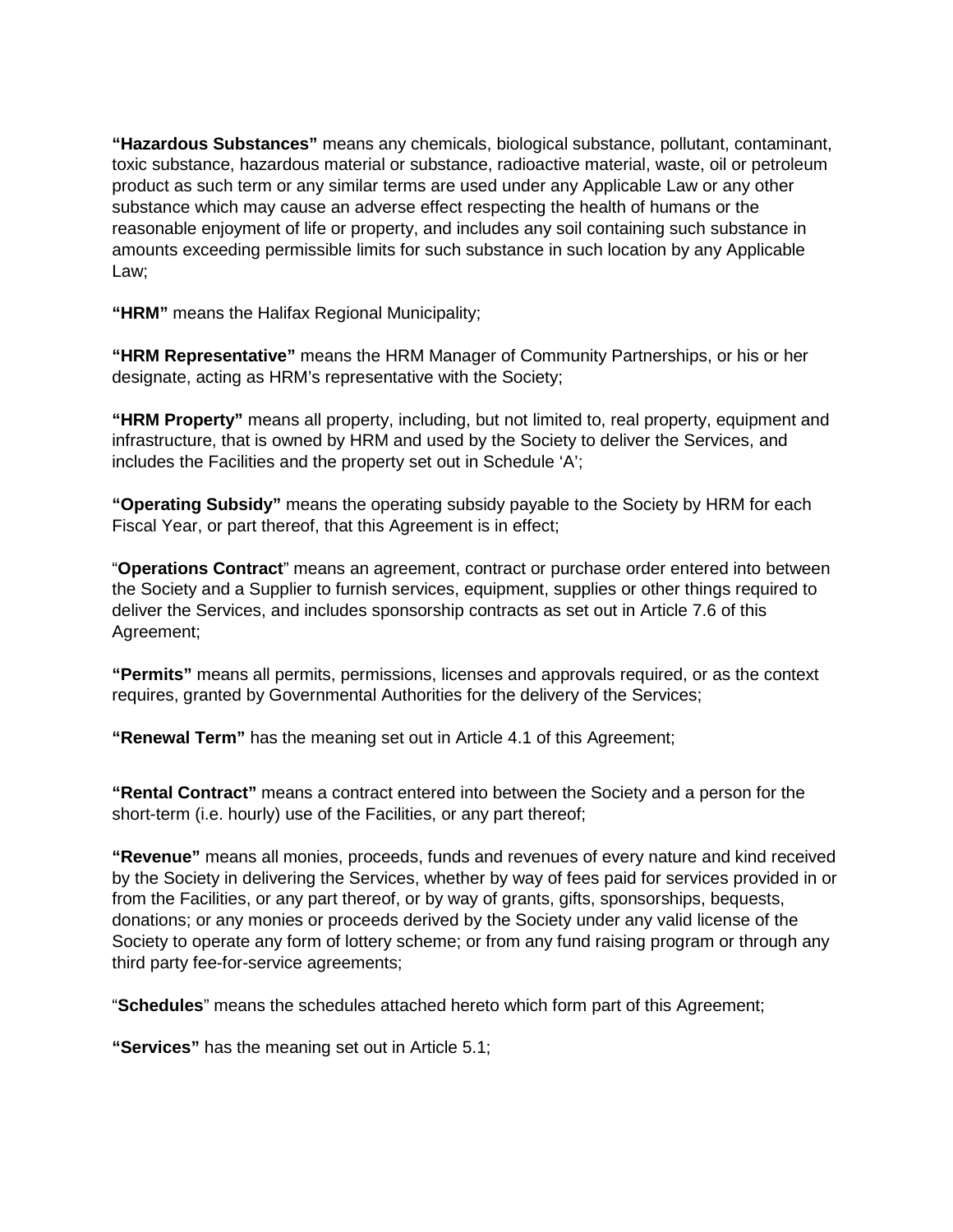"**Supplier**" means any person, other than the Society and employees of the Society, entering into an Operations Contract to furnish services, equipment, supplies or other things in connection with the Services;

**"Term"** has the meaning set out in Article 3.1 of this Agreement; and

**"Termination Date"** means the Expiry Date, or the date on which this Agreement otherwise terminates in accordance with the terms and conditions herein.

#### **2. PURPOSE**

**2.1** The purpose of this Agreement is to formalize the terms and conditions by which the Society will deliver the Services to the Community

#### **3. TERM**

**3.1** Subject to earlier termination of this Agreement in accordance with the terms herein, the term of this Agreement shall commence on the Commencement Date and end on the Expiry Date. The term of this Agreement may be terminated earlier in accordance with Article 22 of this Agreement.

## **4. RENEWAL TERM**

4.1 This Agreement may be renewed by HRM on the same terms for one (1) additional oneyear Renewal Term by HRM advising the Society in writing of its intent to exercise the renewal option no later than ninety (90) days prior to the Expiry Date. The Society must notify HRM within thirty (30) days of receipt of the renewal notice whether it wishes to accept the Renewal Term. If the Society declines the Renewal Term, this Agreement will terminate on the Expiry Date.

#### **5. SERVICES**

.

**5.1** From and after the Commencement Date, the Commission agrees to deliver the Services. Services means:

- a) the provision of all labour and materials required to operate the Facility;
- b) the employment of all personnel and coordination of all volunteers at the Facility;
- c) the furnishing of all equipment, supplies, tools, storage, transportation and other things and services of every kind whatsoever necessary for the proper, safe, effective and cost-efficient operation of the Facility;
- d) the delivery of Commission Programming;
- e) all administrative, accounting, record-keeping, and similar responsibilities of every kind whatsoever incidental to the Services; and
- f) any other obligation, responsibility or requirement of the Commission under this Agreement.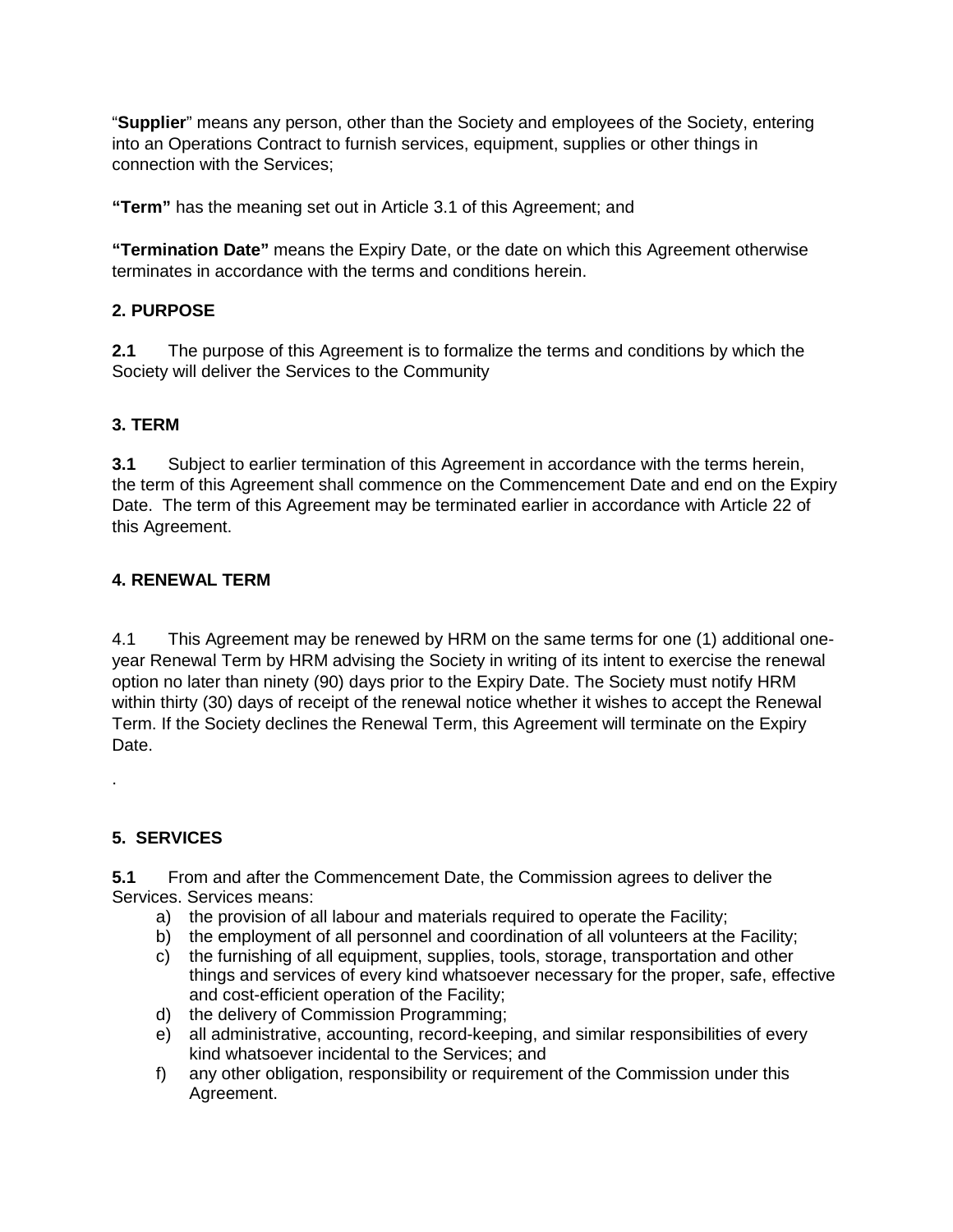A reference to "Services" shall mean "any part and all of the Services" unless the context otherwise requires.

**5.2** The Commission shall ensure that the Services are performed in a good and workmanlike manner to the full satisfaction of HRM in compliance with the terms and conditions of this Agreement and all Applicable Laws.

## **6. OPERATING SUBSIDY**

**6.1 Operating Subsidy.** HRM may pay to the Commission an annual Operating Subsidy in consideration of the Services provided by the Commission.

**6.2 Operating Subsidy Amount.** The amount of the Operating Subsidy shall be the amount approved by Council annually as part of HRM's Annual Operating Budget.

**6.3 Installments.** Subject to Council's approval of HRM's Annual Operating Budget, the Operating Subsidy will be disbursed by HRM to the Commission in two payments. The first payment will be 80% of the Operating Subsidy, payable by HRM upon receipt of an invoice from the Commission. The second payment will be the remaining 20% of the Operating Subsidy, payable by HRM upon receipt of an invoice from the Commission. Invoices shall be provided by the Commission to HRM by May 31st and by November 30th of each Fiscal Year. Disbursement of the Operating Subsidy payments is contingent on all required reports in accordance with Section 14 being received and approved by HRM. HRM may adjust the Operating Subsidy payment installment percentages or payment schedule from time to time with written notice to the Commission.

**6.4 Pro-rated Operating Subsidy.** The disbursements of the Operating Subsidy payable by HRM to the Commission during the final year of the Term or during the Renewal Term, as applicable, shall be pro-rated to align with the expiration of this Agreement.

## **7. AUTHORITY TO CONTRACT**

**7.1 Operations Contracts.** The Commission may enter into Operations Contracts; provided, however, that the Commission shall not be thereby relieved of any of its obligations to HRM as set forth in this Agreement. All Operations Contracts shall be in writing and include terms and conditions consistent with the reasonably prudent operation of a facility of a similar nature to the Facility. If the Operations Contract is for an expenditure, it shall be for an expenditure that is within the limits of the Annual Budget and Business Plan of the Commission. The parties hereby agree that the Commission is not acting as an agent of HRM when it enters into an Operations Contract.

**7.2 Rental Contracts.** The Commission may enter into Rental Contracts. All Rental Contracts shall be in writing and include terms and conditions consistent with the reasonably prudent operation of a facility of a similar nature to the Facility. Without limiting the generality of the foregoing, all Rental Contracts must include a clause which provides that (i) the Rental Contract shall automatically terminate in the event that the Commission is dissolved; and (ii) the Commission may terminate the Rental Contract, without notice, in the event that this Agreement is terminated. The parties hereby agree that the Commission is not acting as an agent of HRM when it enters into a Rental Contract.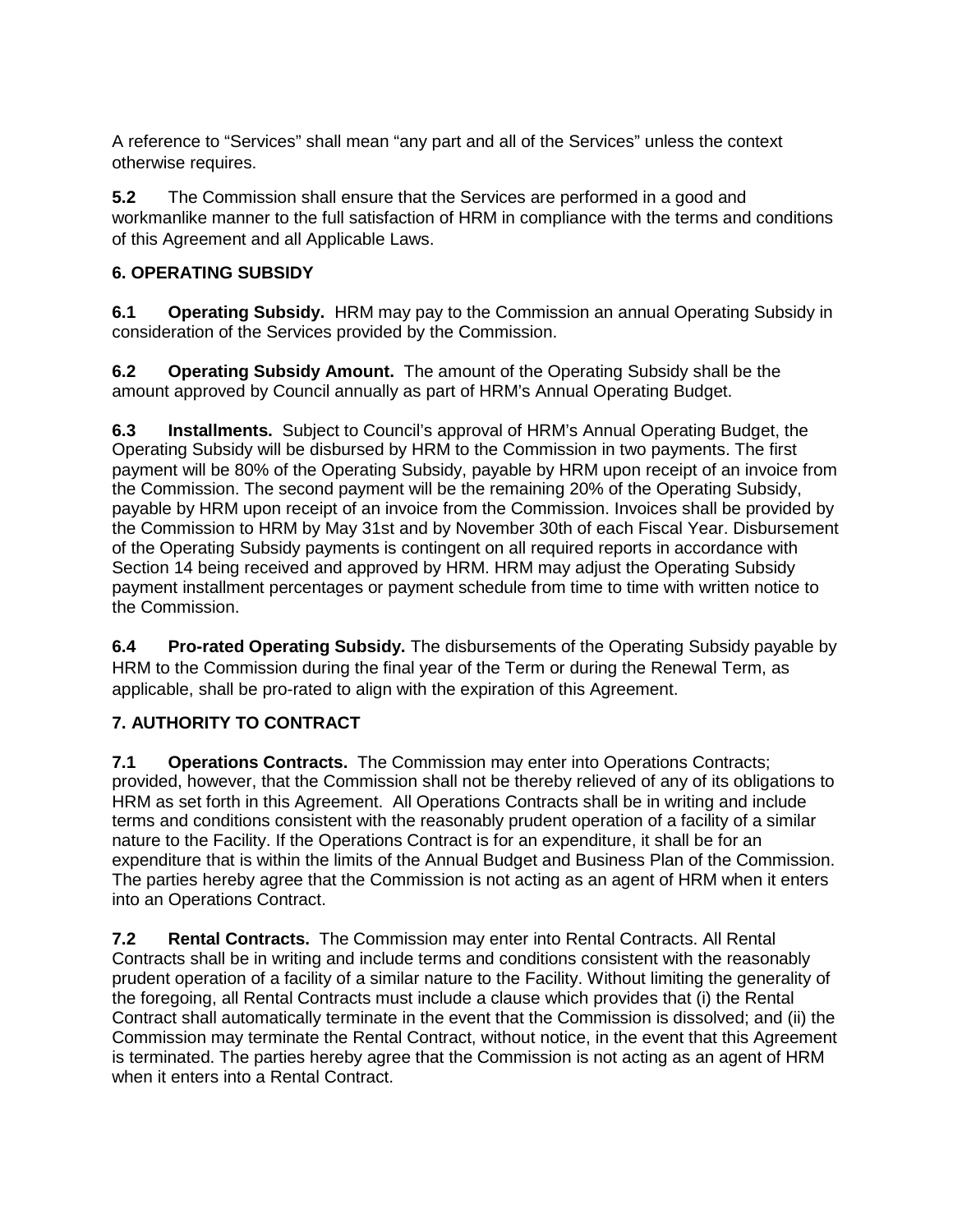**7.3 Limitation of Authority.** Unless expressly authorized by prior written direction or approval of HRM, the Commission shall not have the authority to do any of the following:

- a) Obtain loans for the Facility or HRM, whether secured or unsecured, or grant options, rights of first refusal, deeds of trust, mortgages, pledges, security interests, or otherwise encumber the Facility or any portion thereof or any interest of the HRM therein, or obtain replacements of any mortgage or mortgages;
- b) Prepay in whole or in part, refinance, increase, modify, consolidate or extend any obligation affecting the Facility or any portion thereof, except to the extent contemplated and approved in writing by HRM;
- c) Cause HRM to extend credit or to make any loans or become a surety, guarantor, endorser or accommodation endorser for any person;
- d) Cause HRM to enter into any contracts with respect to the Facility;
- e) Release, compromise, assign or transfer any claim, right, or benefit of the HRM, except with the written authorization of HRM;
- f) Allow a default judgement to be entered against the Facility or any assets associated with the Facility;
- g) Modify, change or amend, in any material way, any drawings, maps, plans or specifications prepared for or in connection with the Facility;
- h) Grant easements or other property rights in the Facility;
- i) Purchase, exchange, convey or sell any HRM Property or any part thereof, on behalf of HRM;
- j) Install or modify closed circuit television without consulting with HRM Corporate Security; or
- k) Initiate litigation of any kind against a third party without the prior written consent of HRM.

**7.4 Confirmation of Authority.** HRM shall execute and provide to the Commission any document or other evidence which may be reasonably required by the Commission to demonstrate to third parties the authority of the Commission as set out in this Agreement.

**7.5 Naming Rights Agreements.** The Commission is not permitted to enter into an agreement, or otherwise provide, naming rights at the Facility. Any proposed naming of the Facility or any part thereof must be approved by HRM in compliance with applicable HRM policies, including Administrative Order 56, the HRM Sale of Naming Rights Administrative Order.

**7.6 Sponsorship Agreements.** The Commission may seek sponsorship for Commission Programming, and enter into sponsorship agreements for this purpose. No sponsorship opportunity shall be considered by the Commission that seeks to promote or enhance the image of an illegal activity (in the determination of HRM), that is designed to promote a specific political or social perspective or agenda (outside of the accepted municipal values or norms, solely as communicated by HRM) or is otherwise determined by HRM to be inappropriate or not suitable for the Facility or its users.

## **7.7 Other Agreements (Including Leases)**

With respect to any lease, license or other agreements related to the Facility, HRM and the Commission hereby agree:

a) The Commission is not authorized to enter into any lease, license or other agreement related to the Facility, except for Rental Contracts and Operations Contracts in accordance with this Agreement;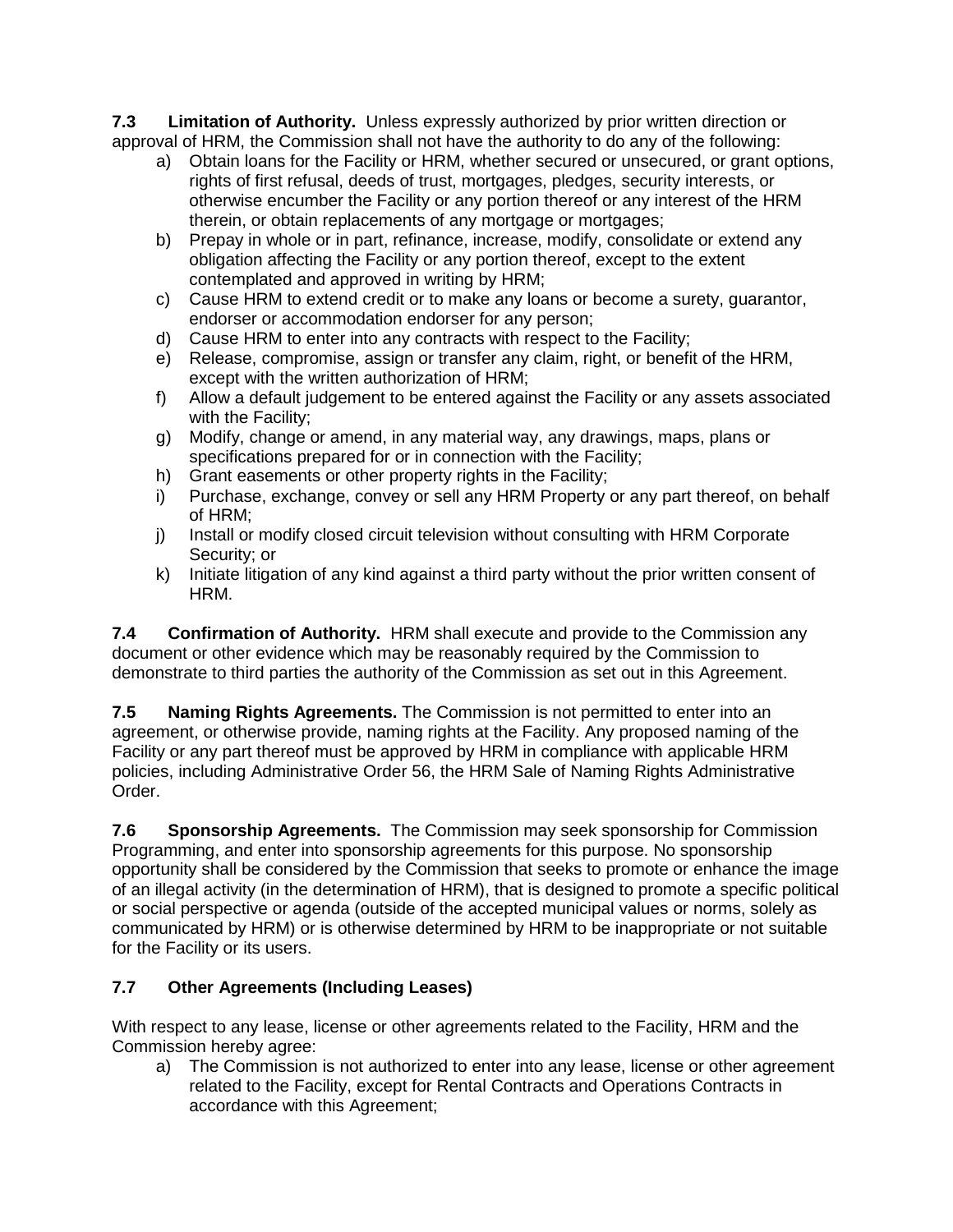- b) Any lease, license or other agreement related to the Facility (excluding Rental Contracts and Operations Contracts) shall be reviewed, approved and executed by HRM, in its sole discretion;
- c) In delivering the Services under this Agreement, the Commission shall, when requested by HRM, provide tenant and/or contractor support services to HRM for lease, license or other agreements entered into by HRM and related to the Facility, including, but not limited to, day to day management and administration of lease, license or other agreements entered into by HRM and related to the Facility; and
- d) The Commission shall immediately notify the HRM Representative in the event of any issues, concerns or breaches related to any lease, license or other agreements entered into by HRM and related to the Facility.

## **8. COMMISSION PROGRAMMING**

**8.1 Commission Programming.** Programming is the responsibility of the Commission, including scheduling, fees, quality control and evaluation. The Commission may use HRM Property for the purposes of Commission Programming. The Commission's responsibilities for Commission Programming include, without limitation:

- a) development of the Programming list and schedule;
- b) production and circulation of promotional materials;
- c) management of registration process and records for Programming;
- d) hiring and contracting with instructors/contractors to deliver Programming
- e) oversight and management of instructors/contractors who are delivering Programming;
- f) providing and being responsible for adequate supplies to operate Programming;
- g) oversight, screening and management of any volunteers involved with delivery of Programming;
- h) assessment of credentials and compliance with Applicable Laws when recruiting instructors, contractors or volunteers;
- i) ensuring Programming is offered safely with proper risk-management and in a safe, inclusive environment;
- j) management of programming-related risks and issues; and
- k) the purchase, maintenance, repair and replacement of any equipment used or required for the Programming

**8.2 Community Access.** The Commission agrees to work collaboratively with the HRM to ensure the standards of fair play and allocation formulas for all municipality owned arenas as set out in HRM's Community Access Plan are implemented.

**8.3 Pricing**. HRM is undertaking a fee review for all recreation fees and services. When the new Fee Bylaw or Administrative Order is approved by Regional Council, HRM shall advise the Commission of the results, as well as any Council direction arising therefrom, and the Commission shall consider it in its preparation of the annual budget and business plan for the operation of the Facility.

The Commission shall establish user fees for the services offered at the Facility, subject always to the prior approval of HRM.

#### **8.4 Community Facility Master Plan (CFMP).** The Commission agrees to work

cooperatively with HRM to implement any policies, initiatives, directives or other requirements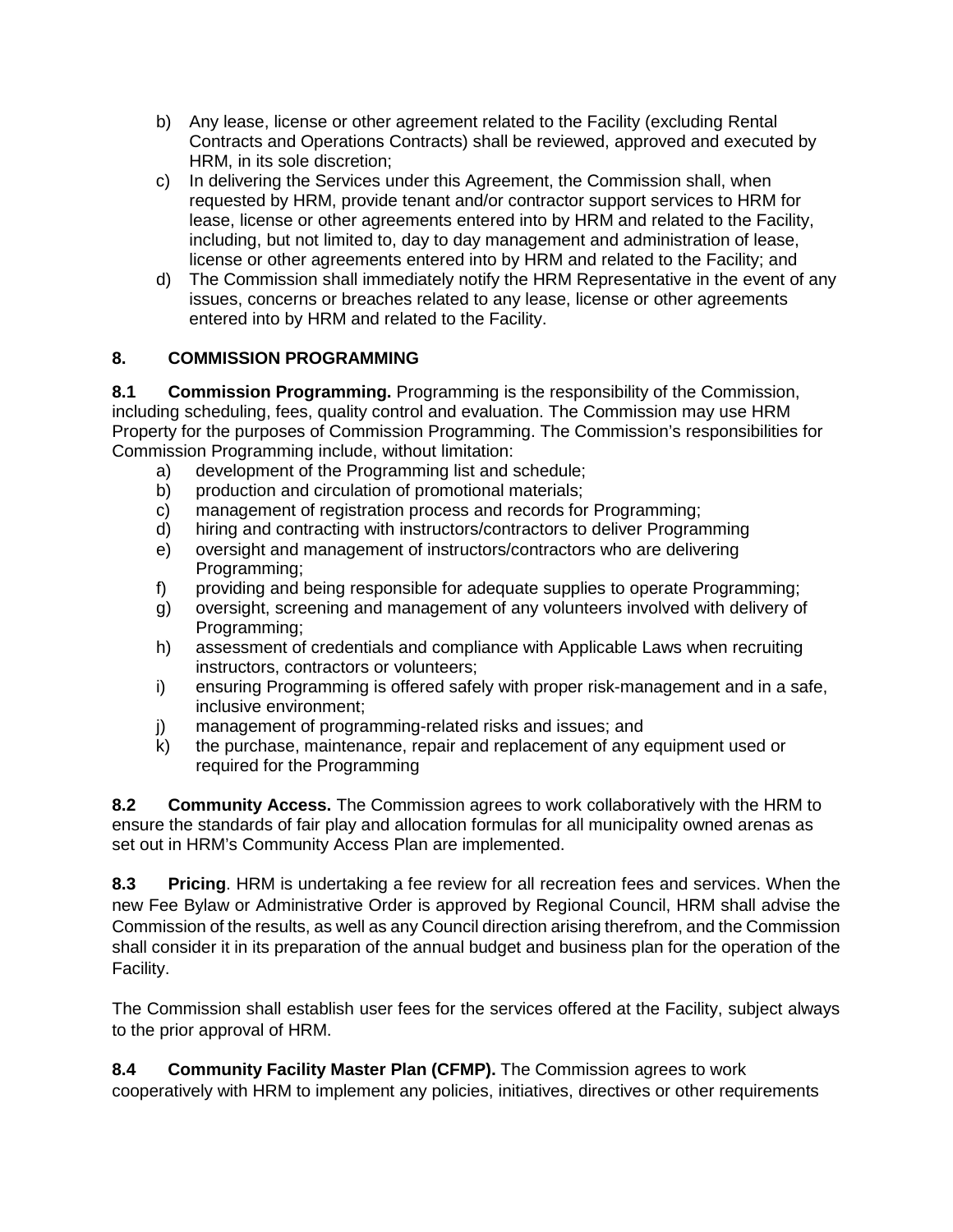resulting from the current CFMP version 2, and any future versions of the CFMP, that are applicable to the Facility and/or Services.

**8.5 Recreation Software.** The Commission acknowledges and agrees that Legend Recreation System Software Inc., a common recreation and registration management system that is designed, owned and operated by HRM, or any other alternative software solution supplied by HRM, will be exclusively used by the Commission at such time that the system is provided to the Commission by HRM. The implementation costs for the software will be subject to future HRM Budget approval.

## **9. FACILITY USE BY HRM**

**9.1 HRM Recreation Programming.** In the event that the Commission requests HRM recreation programming in the Facilities, the parties agree that HRM will not be charged a user fee for the use of the Facilities required to deliver the requested HRM recreation programming.

**9.2 Emergency Management Operations.** The Commission hereby acknowledges and agrees that, in the event of an emergency, including a national emergency, a local emergency or a Facility-specific emergency (i.e. flood, fire, or other emergency in the Facilities), HRM retains the right, which it may exercise at any time without notice to the Commission, to assume operational control of the Facilities. HRM shall be responsible for any extraordinary costs and expenses incurred by the facilities or the Commission during an emergency.

**9.3 HRM Operation of Facilities.** If at any time HRM wishes to resume operating a portion of the Facilities that is operated by the Commission, the parties agree to enter into good faith negotiations to amend this Agreement accordingly.

## **10. HRM REPRESENTATIVE**

**10.1 HRM Representative.** HRM shall designate the HRM Representative to be HRM's contact with the Commission with respect to this Agreement. The Commission hereby agrees that the HRM Representative shall be entitled to attend all meetings of the Board, and to receive meeting minutes of the Board and committee meetings.

**10.2 HRM Representative Responsibilities.** The HRM Representative shall:

- a) review annual and bi-annual reports, provide recommendations and financial feedback to the Commission and follow-up with the Commission concerning financial variances;
- b) review the business plans and all other reports submitted by the Commission;
- c) review and respond to issues related to the Services and Facilities which require the approval of HRM;
- d) consult with the Commission before Capital Work is commenced;
- e) consult with the Commission before policies specifically impacting the Services are implemented;
- f) meet with the Commission, or designate, at minimum at least two (2) times per year, either in person, via conference call or other means of electronic communication to share information and discuss issues related to the Services and this Agreement; and
- g) respond to requests from the Commission in a timely manner.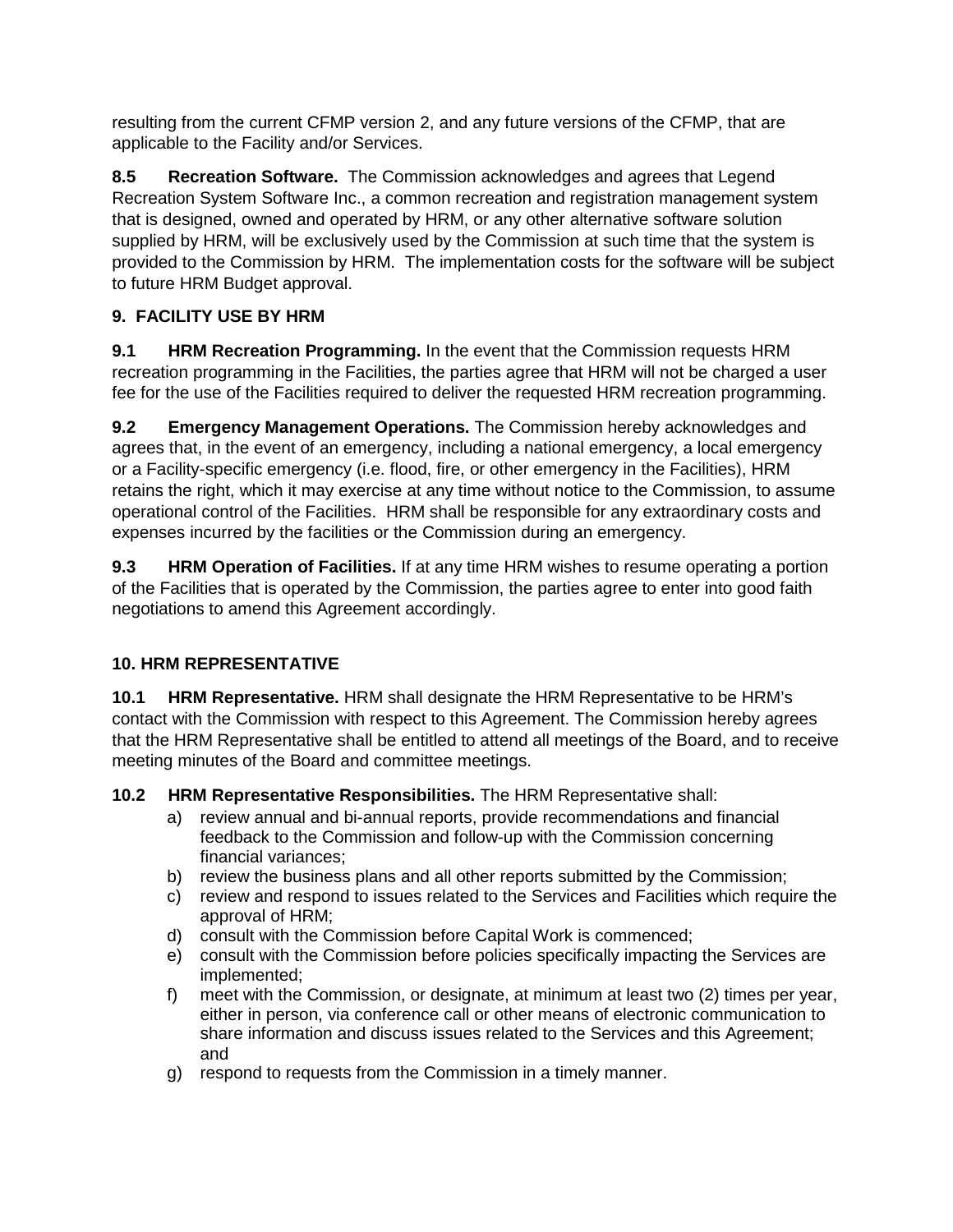## **11. RESPONSIBILITY FOR COSTS**

**11.1 Commission.** Except where otherwise stated in this Agreement, the Commission shall own, be responsible for and agrees to pay all costs associated with the delivery of the Services in accordance with and subject to the terms and conditions of this Agreement, including, but not limited to, the following costs:

- a) staffing (employees and volunteers);
- b) programming costs (in accordance with Article 8);
- c) on site supplies;
- d) utilities;
- e) Permits;
- f) general maintenance of the Facilities (snow removal, garbage removal, cleaning, etc.); and
- g) Commission Property required to deliver the Services.

**11.2 Municipality.** The Municipality shall own, be responsible for and agrees to pay all costs associated with:

- a) Capital Work;
- b) Capital Condition Assessments;
- c) fire safety systems (alarms systems, emergency lighting, extinguishers, etc.);
- d) lift devices (inspections, servicing, licensing);
- e) heating and cooling systems (Inspections, servicing, replacements, oil tanks);
- f) water testing, treatment;
- g) major facility repairs; and
- h) HRM Property.

#### **12. FINANCES**

**12.1 Revenues.** All Revenues derived from the activities of the Commission with respect to activities associated with the operation of the facility are the property of the Commission, and shall be used exclusively by the Commission to operate the facility.

**12.2 Expenses.** Any expenses incurred from the Services provided by the Commission are the property of the Commission and shall be paid exclusively by the Commission.

**12.3 Surplus.** HRM and the Commission agree that the Services shall be delivered in a prudent and fiscally responsible manner. The Commission agrees that any surplus realized in delivering the Services, which shall be defined as the excess of actual Revenues over actual Expenses, shall be set aside to subsidize or underwrite the continued delivery of the Services, or to fund operating reserve accounts.

**12.4 Deficit.** If, in any Fiscal Year, a deficit is realized from the operating budget, the Commission shall prepare and submit a written report (the deficit report) at the time it submits its operating budget to the HRM Representative for the Fiscal Year, outlining the magnitude of the deficit, the reasons for the deficit, and the recommendation to rectify the deficit in the next Fiscal Year.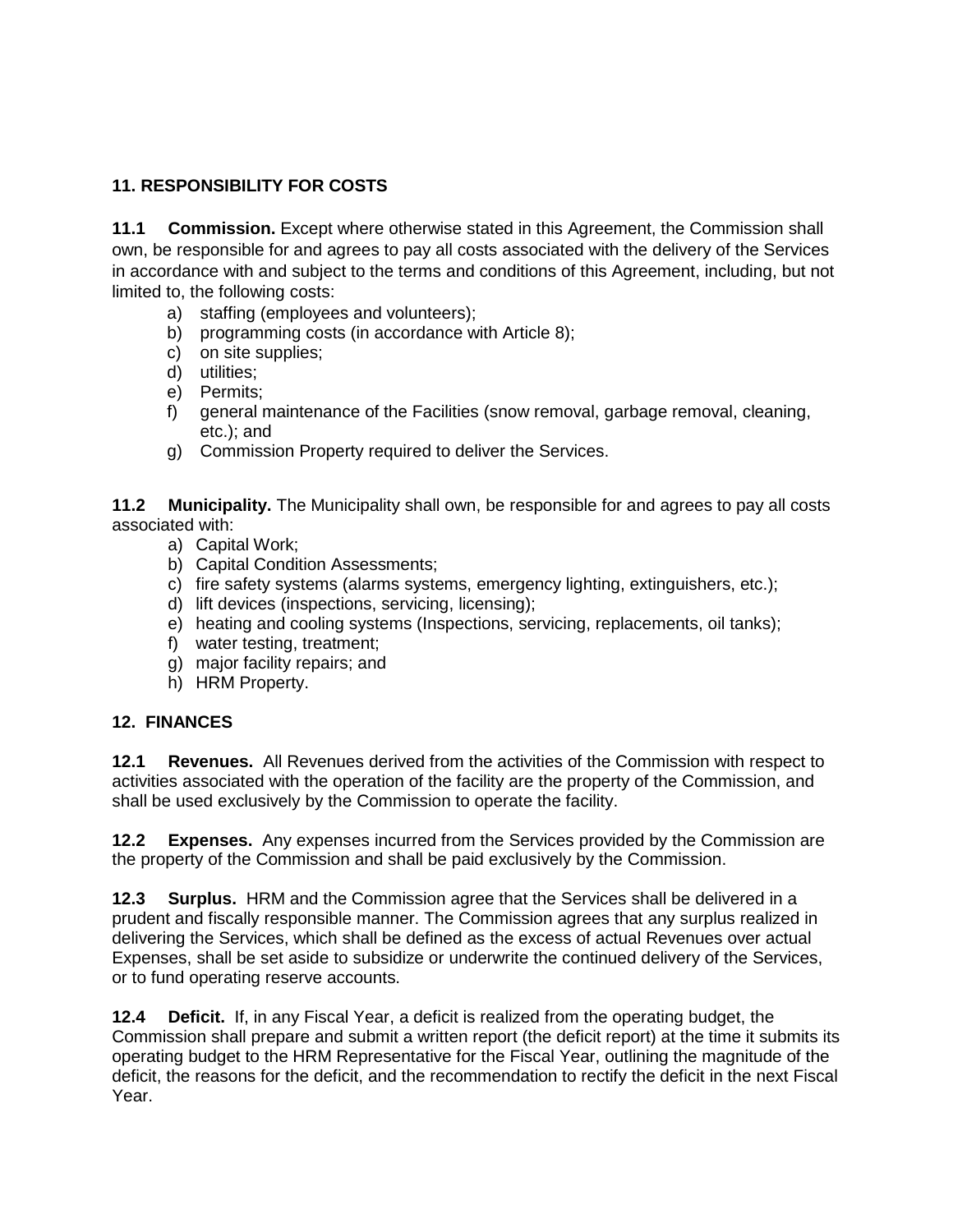#### **13. GOVERNANCE**

#### **13.1 Governance Covenants.** The Commission covenants and agrees that:

- a) it will conduct itself at all times in accordance with its constitution and by-laws and the requirements of the Societies Act; and
- b) the Commission will adopt and adhere to appropriate good governance policies.

**13.2 Governance Defaults.** To ensure that the delivery of the Services under this Agreement continue to be carried out in the best interests of the public, the parties agree that, if:

- a) the purpose of the Commission is amended so that, at any time, it includes the carrying on of a business for profit or gain;
- b) the purpose of the Commission is amended so that it is no longer consistent with benefiting the local and municipal community and members of the public through the provision of programming and other recreation services within the Facilities; or
- c) the Commission adopts bylaws and governance procedures that conflict with the terms of this Agreement or do not permit the Commission to carry out its roles and responsibilities under this Agreement,

then it shall be considered a default of the Commission under this Agreement and the Dispute Resolution Process set out in Article 23 of this Agreement shall apply.

#### **14. REPORTING AND INSPECTIONS**

**14.1 Annual Reports.** The Commission shall provide an annual report to the HRM Representative no later than 45 days after Fiscal Year end, which report shall include the following components:

- a) Financial Reporting
	- i. Endorsed financial statements
		- 1. Income statement
		- 2. Balance sheet
	- ii. Bank reconciliation report
- b) Management Reporting
	- i. Discussion and analysis of Fiscal Year-end results highlighting significant variances and, if applicable, a report explaining any deficit realized.
	- ii. Current list of Board and Commission staff, including contact information
	- iii. Other reports as HRM may reasonably require

#### **14.2 Annual Budget and Business Plan**

**14.2.1** The Commission shall prepare and furnish to the HRM Representative a draft Facility Annual Budget and Business Plan each Fiscal Year (date is subject to change in response to HRM's budget and business planning process).

**14.2.2** The Annual Budget will include anticipated operating Revenues and expenses.

**14.2.3** The Business Plan shall include the following components:

- a) Vision and Mission Statements;
- b) Strategic Priorities;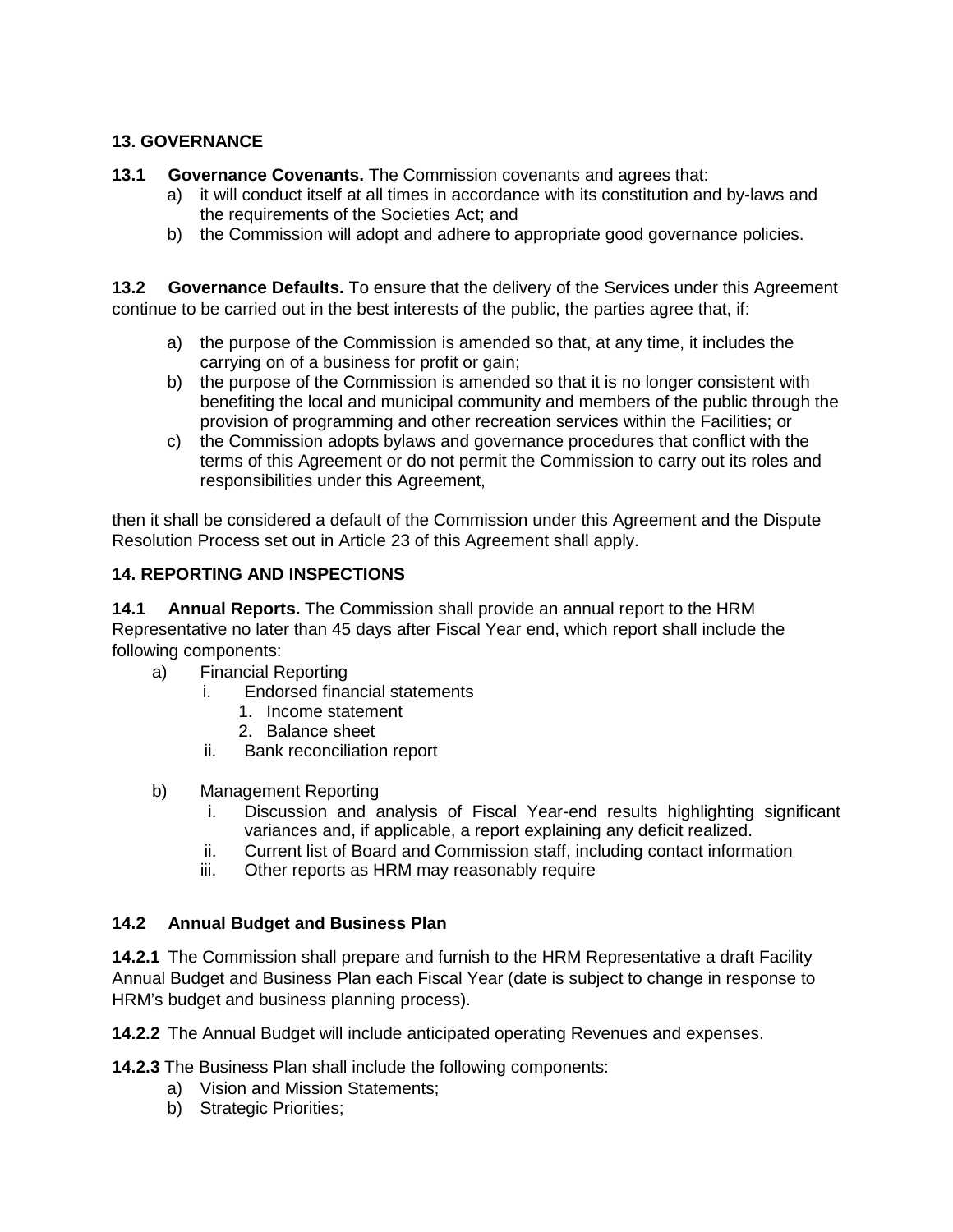- c) Goals; and
- d) Annual Budget.

This plan is to be submitted as per timelines set out in this Agreement or as otherwise determined by the HRM Representative.

**14.3 Bi-Annual Reports.** The Commission shall provide a Bi-Annual Report to the HRM Representative no later than 45 days following the mid-point of the Fiscal Year, which report shall include the following components:

- a) Financial Reporting
	- i. Income statement compared to Proposed Annual Budget
- b) Management Reporting
	- i. Monthly facility inspection sheets
	- ii. Program and Facility usage reports
	- **iii.** Other reports as HRM may reasonably require

**14.4 Complaint Reporting and Action.** The Commission shall report to HRM and immediately investigate all written complaints upon receipt and shall take appropriate action it deems reasonably necessary.

**14.5 Other Reports.** The Commission shall, when requested from time to time by HRM, prepare and furnish to HRM, such other reports or statements as HRM may reasonably require including, without limitation, status reports on any material aspects of the Services.

## **15. PURCHASING POLICY**

**15.1 Procurement**. The Commission shall follow the purchasing policy adopted by its Board for the purchase of all goods, services, construction or facilities it requires to deliver the Services. The parties hereby acknowledge and agree that the Commission is not an agent of HRM for the purposes of procurement. The Commission's purchases are its own and the Commission shall not purchase goods, services, construction or facilities on behalf of HRM.

## **16. FACILITY ALTERATIONS**

**16.1** HRM shall be solely responsible for any Capital Work required in the Facilities.

**16.2** Notwithstanding Article 16.1, the Commission shall be permitted to carry out minor alterations, enhancements and improvements to the Facilities at their sole cost, provided that HRM has granted written approval prior to the work commencing. HRM may, in its sole and absolute discretion, refuse to approve any minor alterations, enhancements or improvements to the Facilities proposed by the Commission.

**16.3** All work undertaken by the Commission in accordance with Article 16.2 herein shall conform to Applicable Laws, including applicable building and fire codes. Before commencing the work, the Commission shall obtain all necessary Permits required for the approved scope of work. The Commission is responsible to ensure all required inspections are completed for the work.

## **17. HEALTH, SAFETY AND ENVIRONMENT**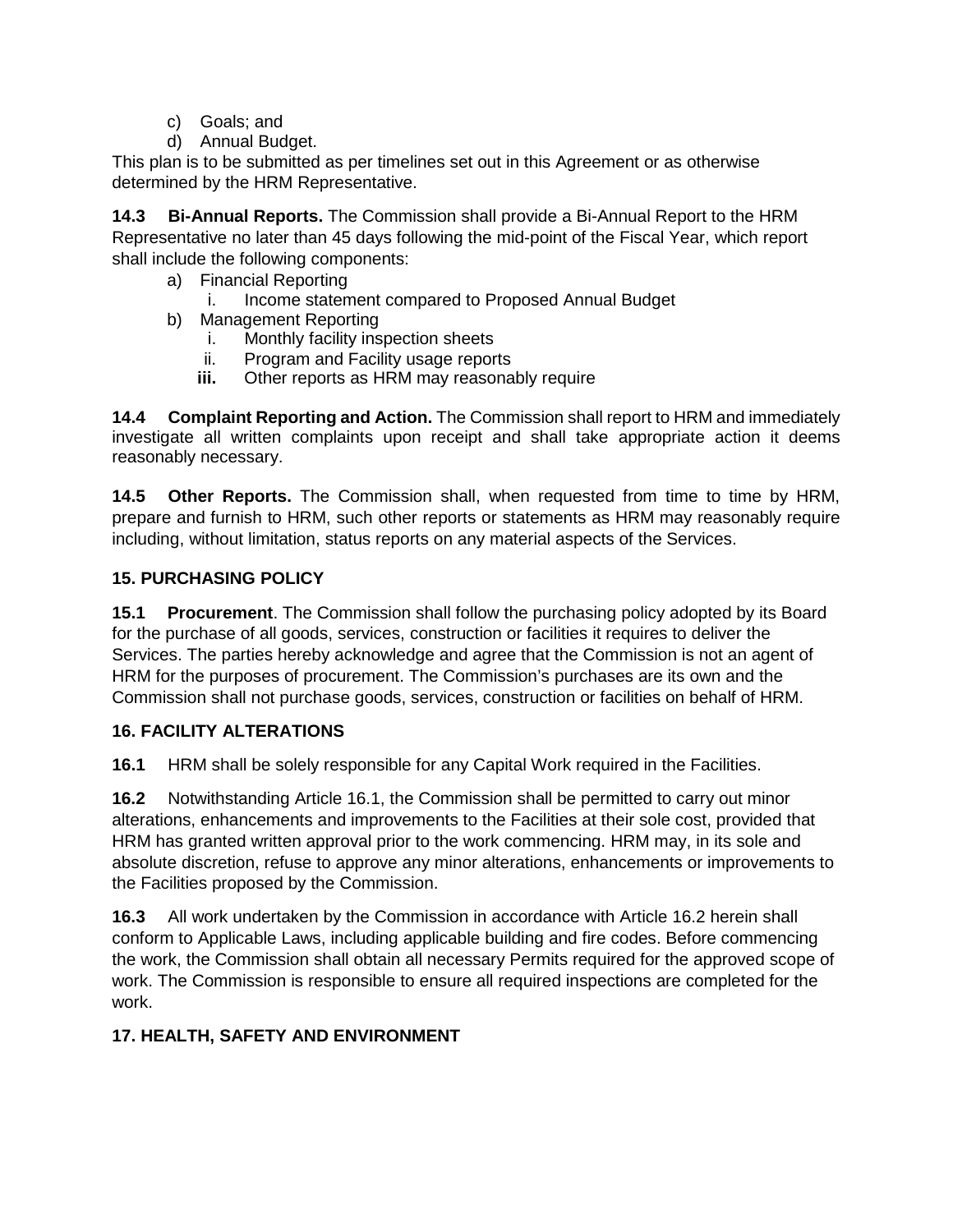#### **17.1 Compliance with Occupational Health and Safety Laws and Environmental Laws.**

With respect to Applicable Laws respecting health and safety of the workplace, the environment and Hazardous Substances or any Applicable Law related thereto:

- a) The Commission covenants to operate the Facilities (and to cause its employees, sub-tenants, licensees, occupants and invitees to use the Facilities), in compliance with all Applicable Laws, related to the protection of the environment, health and safety. The Commission warrants and represents that no Hazardous Substances shall be used, generated, released, manufactured, refined, produced, processed, stored, disposed of or allowed anywhere on, under or about the Facilities, other than in accordance with Applicable Law. Without limiting the generality of the foregoing, the Commission warrants and represents that it shall comply with all Applicable Laws regulating the use, generation, storage, transportation and disposal of Hazardous Substances on, under or about the Facilities;
- b) The Commission acknowledges that (i) it will be the occupier of and employer at the Facilities and will have far greater control over the Facilities than HRM on a day-byday basis, (ii) it has the authority and the obligation under this Agreement to assume the primary responsibility for creating and maintaining a safe and healthy workplace at the Facilities, and (iii) as part of the provision of Services, the Commission shall undertake all necessary and prudent actions in respect of occupational health and safety at the Facilities, including but not limited to the following:
	- (i) its obligations under Article 17.2 of this Agreement;
	- (ii) take every precaution that is reasonable in the circumstances to operate and maintain the Facilities and deliver the Services in a manner that ensures the health and safety of persons thereupon;
	- (iii) exercise the precautions and duties of an "occupier of lands or premises used as a workplace" and "employer", as those terms are used in the Occupational Health and Safety Act and the regulations;
	- (iv) adopt internal policies and programs relative to workplace health and safety that are substantially similar to HRM's policies and programs, but which may differ to the extent required to adapt the Commission's policies and programs to operate the Facilities in accordance with the Occupational Health and Safety Act and the regulations;
	- (v) produce such reports from time to time as HRM may reasonably require to audit and verify the Commission's efforts in respect of health and safety and the Facilities;
	- (vi) comply with the Occupational Health and Safety Act and the regulations; and
	- (vii)immediately disclose to the relevant Governmental Authority and to HRM the occurrence of an event whereby the Commission failed to comply with the Occupational Health and Safety Act or the regulations.
- c) All of the Commission's obligations set out in this Article 17.1 of this Agreement shall survive the expiration or other termination of this Agreement.

**17.2 Hazardous Substances.** The Commission shall not allow any Hazardous Substances to be brought upon, placed or stored in or on the Facilities except in accordance with the requirements of Article 17. If the Commission:

- a) encounters Hazardous Substances at the Facilities; or
- b) has reasonable grounds to believe that Hazardous Substances are present at the Facilities the Commission shall: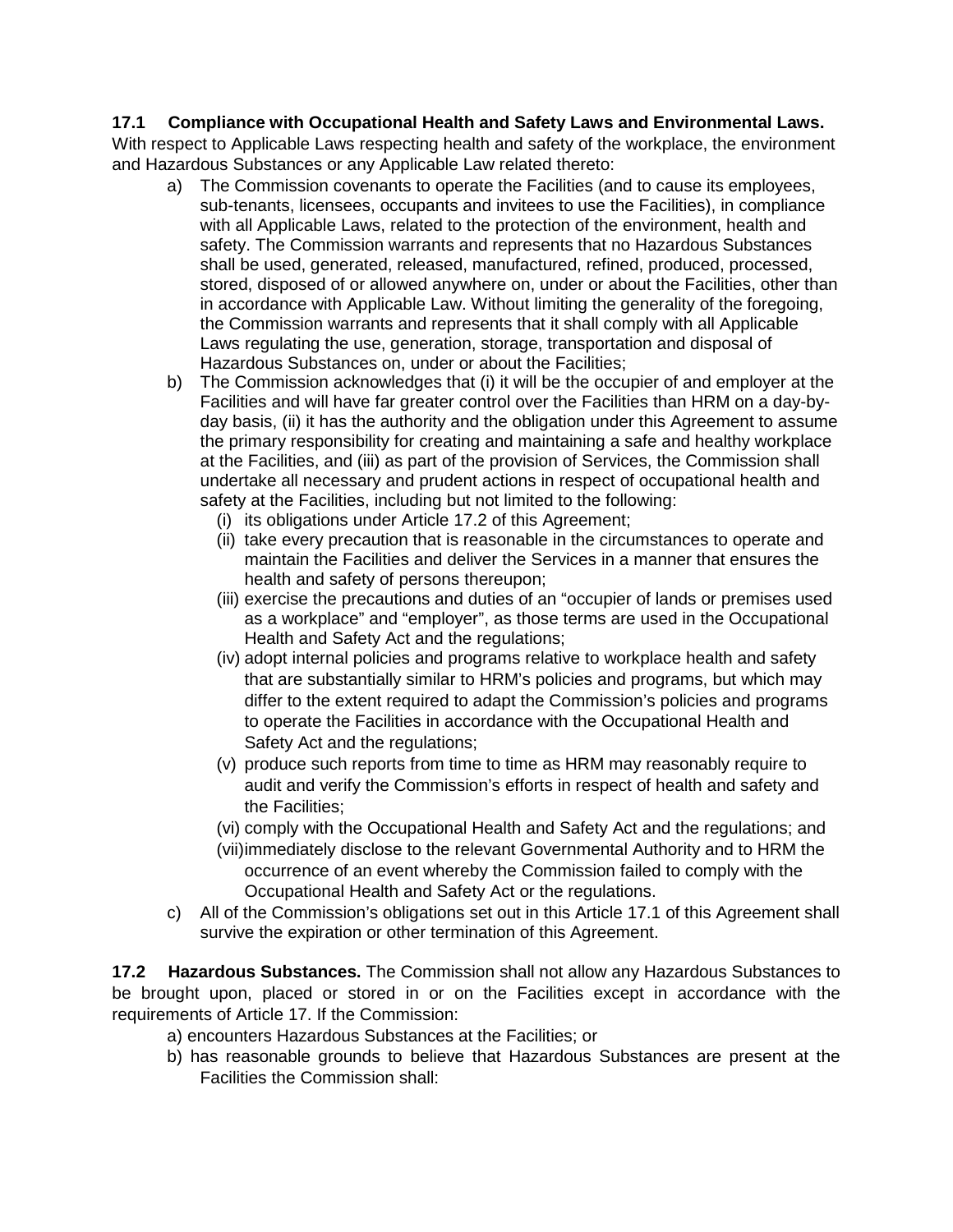- (i) take all reasonable steps including if necessary cessation of operations in the Facilities, to ensure that no individual suffers an injury, sickness or death and that no property is injured or destroyed as a result of exposure to the presence of the Hazardous Substances;
- (ii) immediately report the circumstances to HRM in writing; and
- (iii) comply with any provisions of this Agreement.

#### **18. FACILITY INSPECTIONS**

HRM or HRM's Contractor, shall have access to the Facility at all reasonable times by providing not less than twenty-four (24) hour written notice to the Commission for the purpose of completing an independent facility inspection report. These inspections will provide valuable information for recapitalization planning, insurance compliance issues, and operational planning. HRM may enter the Premises immediately and without prior written notice if, in HRM's sole but reasonable discretion, an emergency event or potential emergency event is occurring.

#### **19. PERMITS**

**19.1** The Commission shall obtain and renew as necessary all Permits which may be required in connection with the delivery of the Services. The Commission shall at all times comply with the conditions of such Permits and shall comply with and observe all Applicable Laws in delivering the Services.

#### **20. EMPLOYEES**

**20.1 Personnel of the Commission.** All personnel employed by the Commission in delivering the Services are selected for employment by, and will be employees of, the Commission, and shall under no circumstances or at any time be deemed or implied to be employees of HRM. The Commission shall be solely responsible for the hire, dismissal, control, direction, supervision, instruction, and training of its employees. The wages, salaries and benefits of such employees are the responsibility of the Commission and shall be paid directly by the Commission. The entirety of the foregoing shall be a term of employment for anyone employed by the Commission.

**20.2 General Manager.** The Commission shall, at their sole discretion, select and hire a competent General Manager to supervise the day-to-day operations of the Facility.

**20.3** The Commission shall continue to be responsible for the development of employment policies, and will ensure appropriate coverage for Workers' Compensation purposes, statutory payroll deductions and remittance to appropriate taxing authorities.

**20.4** The Commission shall be responsible for all volunteers engaged to support the Commission, and will be responsible for all related liabilities and obligations, including appropriate oversight and screening.

**20.5** The Commission shall ensure that fidelity bonds, criminal records checks and sex-abuse registry records have been obtained and are in place in respect of all its employees and volunteers where required by law or otherwise prudent or applicable, such as when employees are dealing with cash or working with vulnerable populations.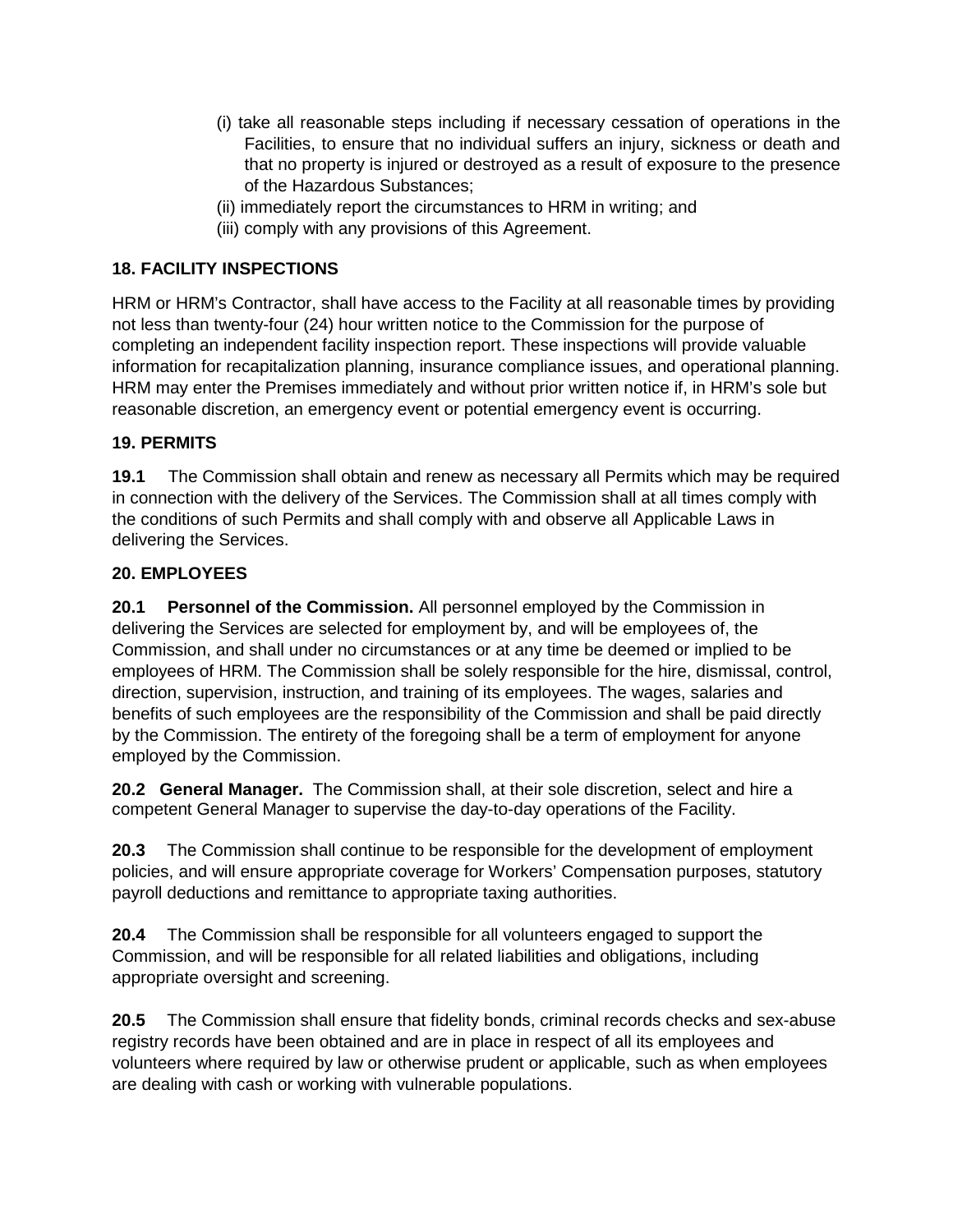**20.6** The Commission will take all measures required to remain in compliance with the *Occupational Health and Safety Act* and ensure the safety of employees, volunteers and contractors.

**20.7 Meetings and Access to Personnel.** Employee or Board representatives of the Commission shall agree to meet with HRM's Representative upon HRM's request, to discuss and review the delivery of the Services, provided the Commission is given two (2) weeks' notice except in the event that the requirement for a meeting is time sensitive in which event the meeting may be immediate. The Commission Board and/or employees shall inform the HRM Representative in a timely manner of all emergencies, the occurrence of all uncontrollable events, and any other significant information as would be expected under customary and prudent business practices.

## **21. BOOKS AND RECORDS**

**21.1 Books and Records.** The Commission shall maintain or cause to be maintained complete and accurate books and records about the Facilities and Services in accordance with generally accepted accounting principles. HRM shall have the right at its own expense and upon reasonable notice and at all reasonable times during normal business hours to audit, examine, make copies and take extracts from the books of account and records maintained by the Commission pursuant to this Agreement. Such right may be exercised through any agent or employee designated by HRM.

**21.2 Equipment and Material**. All equipment, located in or purchased for the Facility at any time by the Board and material relating to the management, operation, capital and maintenance of the Facility shall be and remain the property of HRM and, upon termination of this Agreement, the Board shall return or turn over possession of the same to HRM. Any equipment with remaining useful life, which does not meet the Board's current or foreseeable future need, may be declared surplus by the Board. Any equipment that is declared surplus shall be made available to HRM for its business units or agents before being disposed of to a third party. Any surplus equipment that cannot be redistributed by HRM internally shall be disposed of by HRM in accordance with the provisions of its Procurement Policy respecting surplus assets, and any funds realized will be directed to the Facility

**21.3** Upon termination or expiration of this Agreement, all records related to the Facilities and Services shall be turned over forthwith to HRM at no cost to ensure the orderly continuance of the operation of the Facilities. All other books and records of the Commission will thereafter be available to HRM, at all reasonable times, for inspection, audit, examination and copying.

#### **22. TERMINATION**

**22.1 Termination for Any Reason.** This Agreement may be terminated by either party for any reason whatsoever upon six months (6) written notice to the other party.

**22.2 Termination for Material Breach.** This Agreement may be terminated in writing by either party for a material breach of any of its terms, provided that the party that is in material breach is first given written notice of the breach. The party alleging breach shall give a written notice of the breach to the party in breach, and that party shall remedy the default to the satisfaction the other party within ten (10) business days of receipt of such written notice, or if such default cannot reasonably be remedied within such ten (10) business day period, the party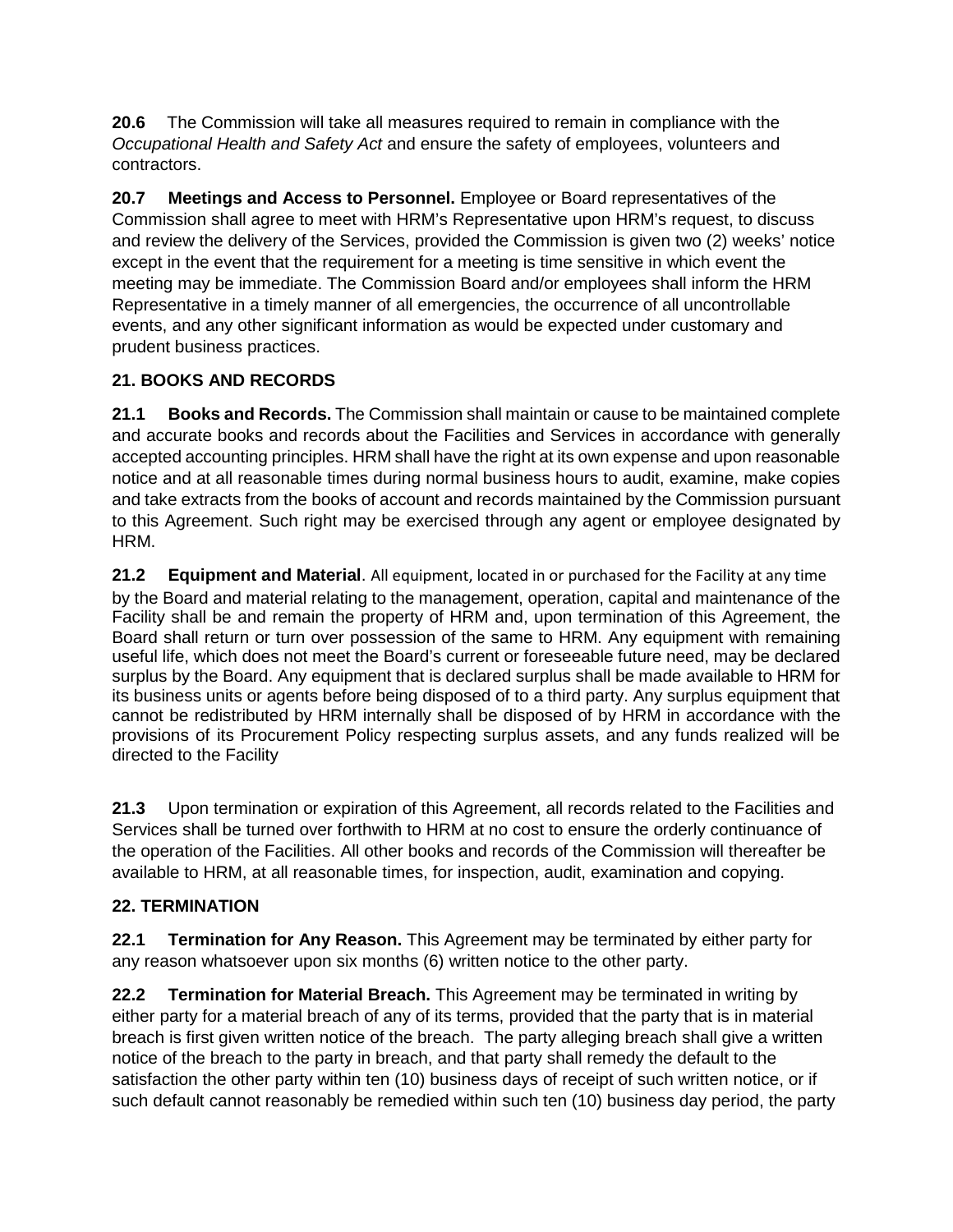shall promptly begin to remedy the default within the ten (10) business day period and thereafter diligently prosecute to conclusion all acts necessary to remedy the default, then such default shall be deemed to be remedied.

If the Commission fails to remedy a default in accordance with this Article 22, HRM shall have the right, at its election, to exercise any or all of the following remedies:

- a) terminate in whole or in part, the rights or obligations of the Commission under this Agreement;
- b) take possession of the Facilities; and
- c) remedy or cause to be remedied the default and the Commission shall reimburse HRM for any costs or expenses associated with HRM's remediation of the default.

**22.3 Right to Dispute Breach Notice.** In the event that either party delivers written notice of a material breach to the other party pursuant to Article 22.2, the receiving party may within seven (7) days of such notice being delivered to it, deliver a dispute notice to the delivering party and the matter shall be referred for resolution pursuant to the Dispute Resolution Procedures.

**22.4 Termination Notice on Failure of Board to Remedy**. On the occurrence of a default which HRM in its sole discretion considers may cause irreparable harm to any person or to the Facilities then HRM shall have the right to terminate this Agreement and exercise all of the other rights and remedies described in Article 22.2 and if HRM elects to terminate this Agreement, the Board shall have no right to dispute the matter.

**22.5 Remedies are Cumulative.** This Agreement shall not be construed as limiting HRM's rights or remedies at law or in equity and any such rights or remedies of HRM whether at law or in equity or under this Agreement:

- a) may be exercised individually or together with any one or more of its other rights or remedies and as often or in such order as HRM deems expedient; and
- b) are cumulative and are in addition to and not in substitution for any other rights and remedies.

**22.6 Emergencies.** Notwithstanding anything to the contrary contained in this Agreement, if in the reasonable opinion of HRM there is a real or apprehended emergency or imminent damage or danger to persons, property or the environment arising out of or in connection with any matter, state, condition or thing relating to this Agreement, as a result of a breach by the Commission of this Agreement, HRM may, without notice and without prejudice to other remedies, (but without obligation to do so) rectify any such matter, state, or condition.

**22.7 Obligations of the Commission on Termination.** Where HRM or the Commission has terminated this Agreement in accordance with the terms hereof, the Commission shall on the effective date of the termination:

- a) stop the performance of all Services hereunder;
- b) terminate all Rental Contracts and Operations Contracts as HRM may specify in writing;
- c) provide to HRM a detailed list of all licensed users and customers of the Facilities;
- d) be deemed to have licensed to HRM a royalty and license to use any and all patented and proprietary information, designs or processes contemplated to be used by HRM in the operation, management and maintenance of the Facilities, and shall forthwith execute and deliver to HRM a paid-up royalty and license, in form and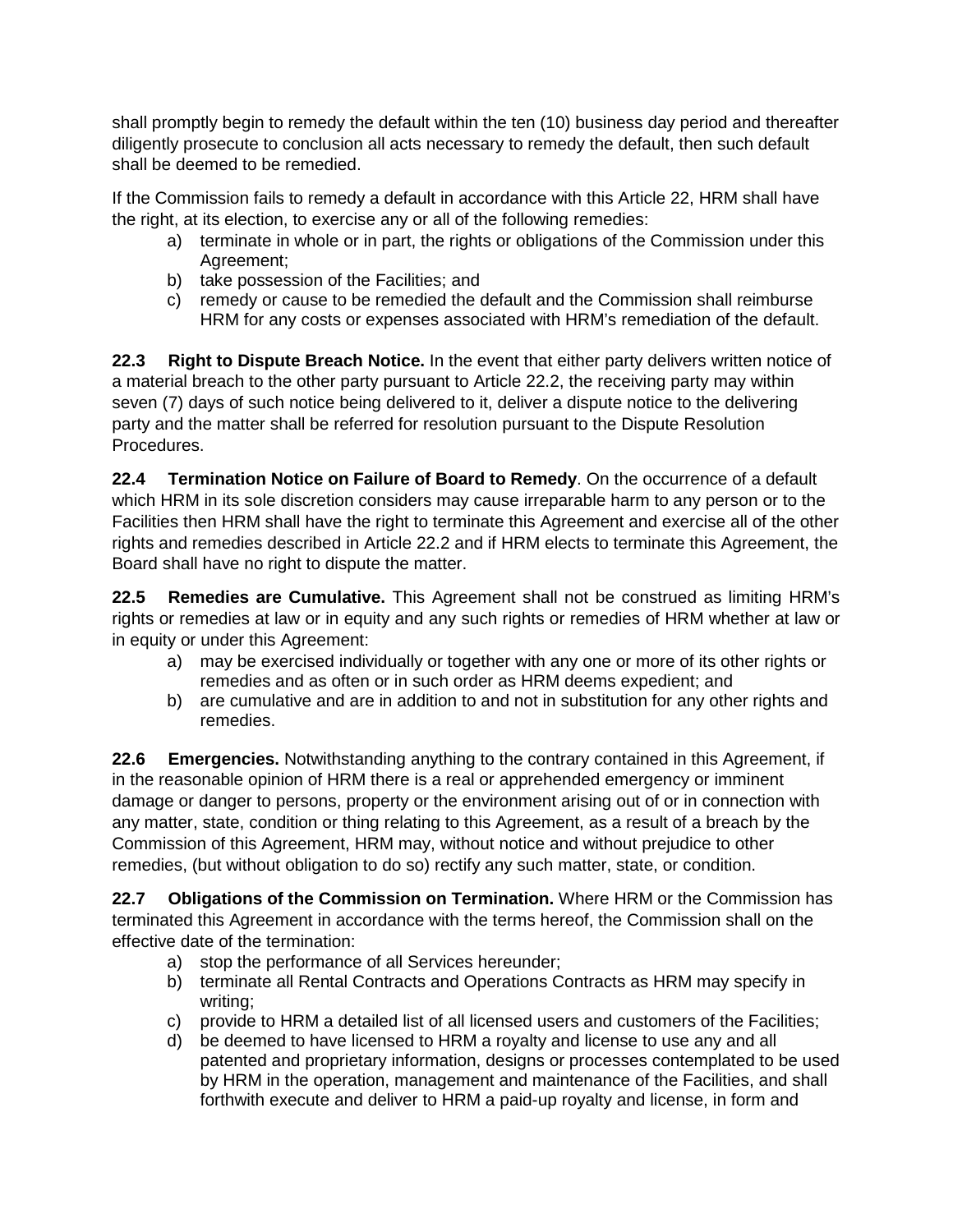substance satisfactory to HRM, to use any and all such patented and proprietary information, designs or processes contemplated to be used in the operation of the Facilities;

- e) assign and transfer to HRM the Commission's right, title and interest in and to all liquor and other licenses and permits, if any, used by the Board in the operation of the Facilities;
- f) deliver all applicable records in accordance with section 21;
- g) remove from the Facilities all Commission Property, debris and any other materials that are designated in writing by HRM to be so removed;
- h) do all such acts, execute and deliver to HRM all such documents, conveyances, deeds, assignments, transfers, bills of sale, assurances and certificates and take all actions as may be required by HRM to exercise its rights hereunder;
- i) indemnify HRM with respect to any and all liabilities relating to the Facilities and/or Services and arising out of anything done or omitted by the Commission contrary to this Agreement, including an indemnification for any outstanding actions, suits or proceedings; and
- j) take any other action towards termination of the Services which HRM acting reasonably shall request in writing.

**22.8 Further Assurances.** The Commission agrees that, upon the reasonable request of HRM, it will do all such acts and execute all such further documents, assurances, certificates and the like as may be necessary or desirable in HRM's opinion, acting reasonably, to effect the purpose of Article 22.7, whether before or after this Agreement is terminated.

**22.9** Termination of this Agreement does not release either of the Parties from any obligations that accrued while the Agreement was in force.

#### **23. DISPUTE RESOLUTION**

**23.1 Commencement of Process.** If HRM and the Commission are unable to agree on any aspect of the Agreement that is subject to arbitration, either the Commission or HRM may give notice of a dispute to the other, which is to contain the particulars of the matter in dispute and the relevant provisions of this Agreement. The other party shall reply in writing within 10 business days after receiving it, setting out in such reply the details of its response and any other relevant provisions of this Agreement.

**23.2 Amicable Negotiations.** HRM and the Commission shall use best efforts to resolve any dispute. If the dispute is not resolved within 15 business days following receipt of the reply, the dispute shall be resolved in accordance with Article 23.3.

**23.3 Arbitration Proceedings.** All differences between the parties arising out of this Agreement that cannot be resolved through amicable negotiations and are subject to arbitration shall be submitted to arbitration as follows:

- a) If the parties are unable to agree, either HRM or the Commission (the initiating party) may appoint an arbitrator by notice in writing to the second party. The second party will have 10 business days after receipt of the notice to appoint its arbitrator, or to agree to have the matter heard by the arbitrator named by the initiating party, written notice of which will be given to the initiating party. Where two arbitrators are chosen, they shall, within 10 business days after the appointment of the second arbitrator, appoint a third arbitrator who shall be the sole determiner of the matter.
- b) The single arbitrator shall provide a decision in writing within ten (10) business days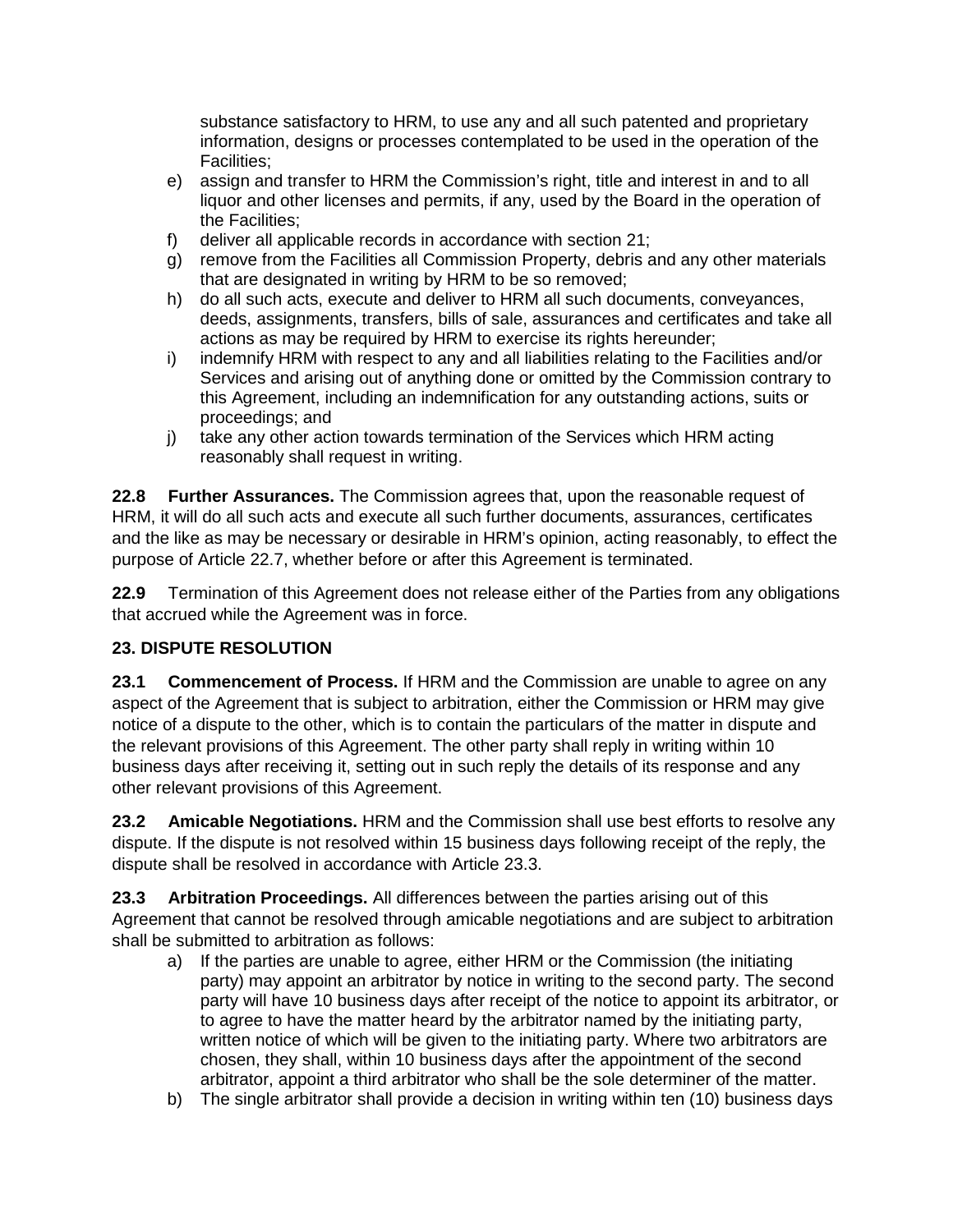of his or her appointment.

- c) The parties shall each be responsible for their own costs of arbitration and shall be jointly and equally responsible for the cost of the single arbitrator who determines the matter.
- d) The decision of the single arbitrator shall be final and binding. No one shall be appointed or act as arbitrator who is in any way interested, financially or otherwise, in the conduct of the work or in the business or other affairs of either party.

**23.4 Governance of Arbitration.** The following provisions shall govern the arbitration: each of HRM and the Commission shall be treated fairly and shall be given full opportunity to present a case; arbitration hearings shall be held in the Halifax Regional Municipality; all arbitration hearings shall be in private unless the parties otherwise agree; and any party may be represented at any arbitration hearing by legal counsel.

**23.5 Matters not Subject to Arbitration.** The following matters are not subject to arbitration: policies and standards established by HRM, provided that such policies and standards do not directly contradict the express terms of this Agreement; allocation of HRM budget and resources; compliance with Applicable Laws and corporate policies; and the ownership of the Facilities.

**23.6 Applicable Law.** The Parties agree that any arbitration pursuant to this Agreement shall be governed by the terms of this Article 23 and to the extent not inconsistent therewith, the Commercial Arbitration Act (Nova Scotia).

**23.7 Continuation of Work During Dispute.** Notwithstanding that a matter or matters have been referred to the Dispute Resolution Procedures set forth in this Article 23, each of the Commission and HRM shall, to the extent reasonably possible, continue to perform their obligations under this Agreement without interruption or delay.

#### **24. INSURANCE**

#### **24. Insurance for the Operating Period**

All insurance coverage language, policies and limits will be amounts deemed reasonable and prudent by HRM. The Board shall complete or assist in the completion of all insurance applications as may be required and provide substantiating documentation as required.

#### **24.1 Insurance coverage provided by HRM**

HRM shall provide the following insurance coverages for the Facility, with the Board as an Additional Insured:

#### **24.2 Commercial General Liability**

HRM will provide insurance coverage related to legal liability imposed upon HRM or the Board for negligent acts that cause bodily injury and/or property damage to a third party arising from entering onto, leaving or while on the Facility premises, any products sold or other Facility operations or activities, including programs.

#### **24.3 Excess Liability Coverage**

HRM will provide excess policies as known to HRM to ensure sufficient levels of insurance coverage are in place to best protect HRM and the Facility.

#### **24.4 Property (including business interruption)**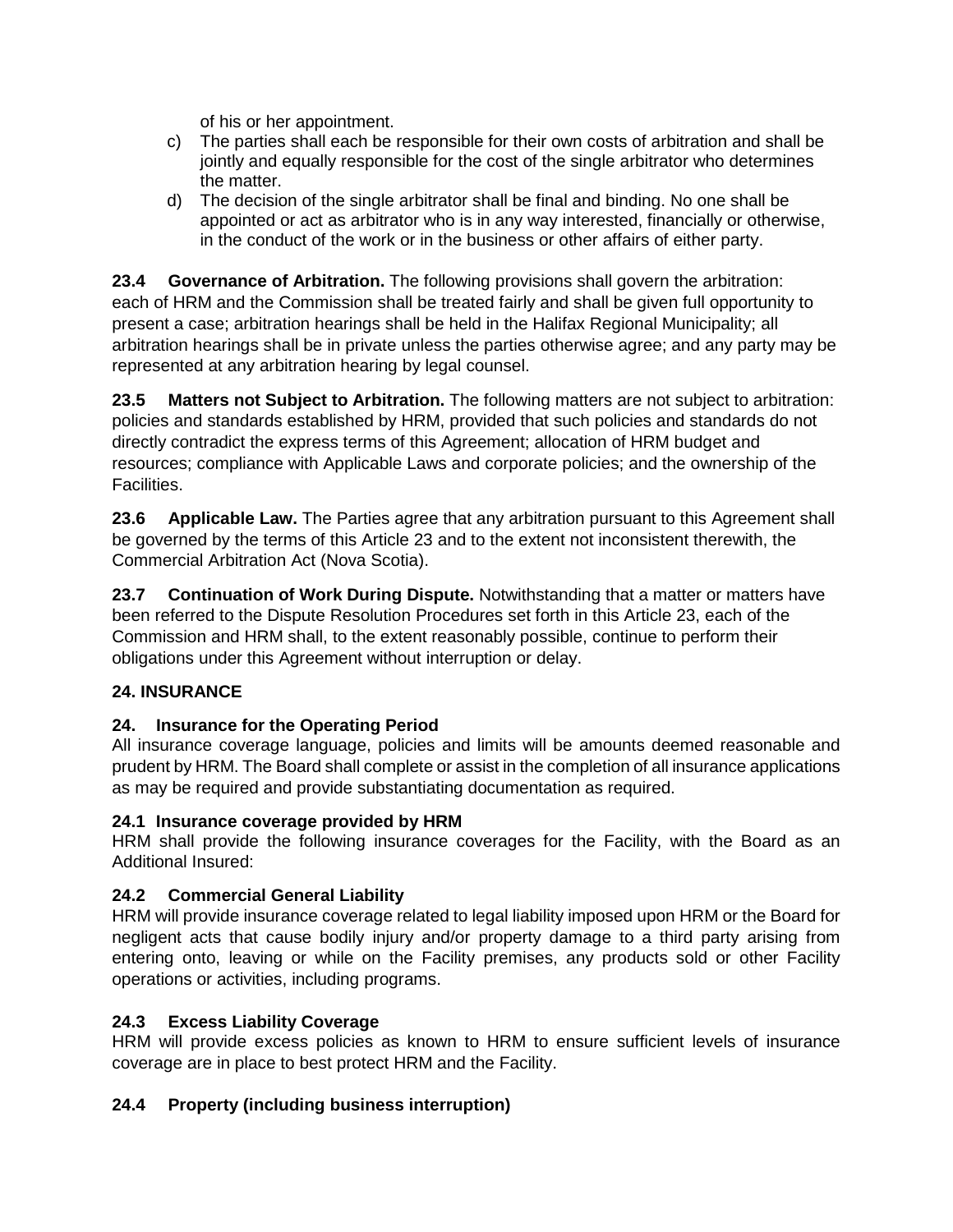HRM will insure all real and personal property owned by HRM or the Board or for which the Board is or HRM is legally responsible. This coverage insures for all risks of direct physical loss or damage including, but not limited to, fire plus many other hazards including windstorm and lighting.

#### **24.5 Crime Insurance**

HRM will insure the Facility for crime losses that are not insured under other insurance policies.

#### **24.6 Boiler and Machinery Coverage (accident to an object)**

HRM will provide insurance coverage against the sudden and accidental damages of pressure vessels, mechanical and electrical equipment owned and maintained by HRM or the Board, including expediting expense and contingent business interruption.

#### **24.7 Directors and Officers**

HRM will provide insurance coverage to insure against claims related to the wrongful acts or omissions committed or omitted by directors and board members, including for acts related to decisions and organization policies.

#### **24.8 Settlement of Claims**

Settlement authority for claims against or on behalf of HRM or the Board or involving the Facility shall be at the sole authority of HRM.

The Board shall cooperate with HRM, Insurers or others as may be necessary to assist in identification, quantification, assessment and mitigation of risks to the Facility, HRM or the public by implementing recommended strategies to manage risks.

#### **24.9 Notification of Claims**

The Board shall notify the HRM Representative in writing as soon as possible after: i) receipt of notice of any injury occurring in, on or about the Facility, that could reasonably be expected to result in a claim being made against HRM and/or the Board that involves the Facility, or ii) of any claim against HRM and/or the Board which involves the Facility. The Board shall take no action (such as the admission of liability) which would or could reasonably be anticipated to operate to bar HRM from obtaining any protection afforded by any policies of insurance it may hold or which would or could reasonably be anticipated to operate to prejudice the defence in any legal proceedings involving HRM or the Facility, or otherwise prevent HRM from protecting itself against any such claim, demand or legal proceeding. The Board shall fully cooperate with HRM in the defence of any claim, demand or legal proceeding.

#### **24.10Workers' Compensation Insurance**

The Board shall obtain workers' compensation insurance for its employees in accordance with the requirements of the *Workers' Compensation Act* (Nova Scotia). The Board shall also ensure that workers' compensation insurance in accordance with the requirements of the *Workers' Compensation Act* (Nova Scotia) is provided by all Suppliers.

#### **25. INDEMNIFICATION, LIMITATION OF LIABILITY AND CLAIMS**

**25.1 Indemnification.** The Commission agrees to indemnify and save harmless HRM, its Mayor, Council members, authorized officials, employees, officers, agents and volunteers from and against any and all Claims for which HRM , its Mayor, Council members, authorized officials, employees, officers, agents or volunteers shall or may become liable or suffer by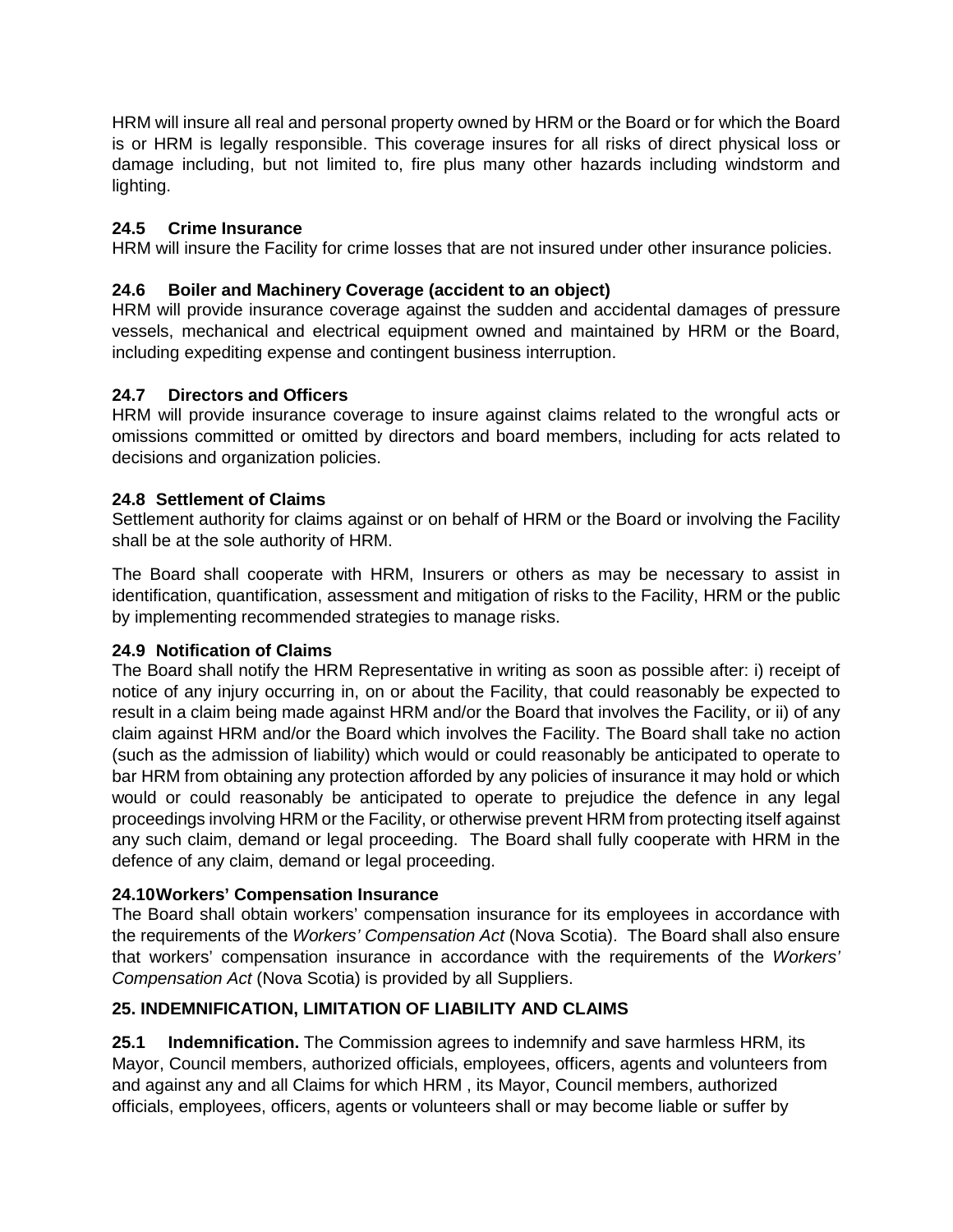reason of any breach, violation or non-performance by the Commission of any covenant, term or provision hereof or by reason of any death or injury of any person or any damage or destruction of any property resulting from any act, neglect or default on the part of the Commission, or any of its volunteers, employees, agents, licensees or invitees whatsoever occurring in, on or around the Facilities, including any liquor-licensed areas.

**25.2 Limitation of Liability.** The Commission agrees that neither HRM, its Mayor, Council members, authorized officials, employees, officers, agents or volunteers shall be liable for any injury or damage to persons or property, including damage resulting from steam, gas, fire, electricity, water, rain or snow, or from any other cause whatsoever, other than for such injury or damage which shall result from the wilful action or negligence of HRM. In no event will HRM, its Mayor, Council members, authorized officials, employees, officers, agents or volunteers be liable for any consequential, indirect damages or economic loss suffered by the Commission, their employees, volunteers or agents.

## **25.3 Claims.**

- a) The Commission shall notify HRM in writing as soon as possible after the Commission becomes aware of any Claim or possible Claim against the Commission and/or HRM that involves the Services and/or Facilities.
- b) The Commission shall notify HRM in writing as soon as possible after it becomes aware of any injury occurring in, on or about the Facilities, which could reasonably be expected to result in a Claim being made against HRM or the Commission.
- c) The Commission shall take no steps (such as the admission of liability) that would operate to bar HRM from obtaining any protection afforded by any policies of insurance it may hold or which will operate to prejudice the defense in any legal proceeding involving HRM or the Facilities, or otherwise prevent HRM from protecting itself against any such Claim.
- d) The Commission shall cooperate fully with HRM in the defense of any Claim.
- e) The handling, denial or settlement of any Claim by the Commission or their insurer must be reported to the HRM Manager of Risk and Insurance Services.
- f) If HRM, its Mayor, Council members, authorized officials, employees, officers, agents or volunteers are, without fault on their part, made a party to any litigation commenced by or against the Commission, then the Commission shall promptly indemnify and hold free and harmless HRM and shall pay HRM all costs and expenses, including, without limitation, all expenses and legal fees (on a solicitor and his own client basis) that may be incurred or paid by or on behalf of HRM or such other parties in connection with the litigation.
- g) HRM may at its option, and Commission's expense, participate in or assume carriage of any litigation or settlement discussions relating to the foregoing or any other matter for which the Commission is required to indemnify HRM under this Agreement. Alternatively, Commission agrees that HRM may require Commission at Commission's expense to assume carriage of and responsibility for all or any part of such litigation of discussions, subject to Commission at all times keeping HRM up to date in writing as to the status thereof.

**25.4** This Article shall survive the expiration or earlier termination of this Agreement.

## **26. COVENANTS, REPRESENTATIONS AND WARRANTIES**

26.1 Without limiting any other terms or conditions contained herein, the Commission hereby covenants, represents and warrants:

a) that the Facilities will only be used throughout the Term or Renewal Term for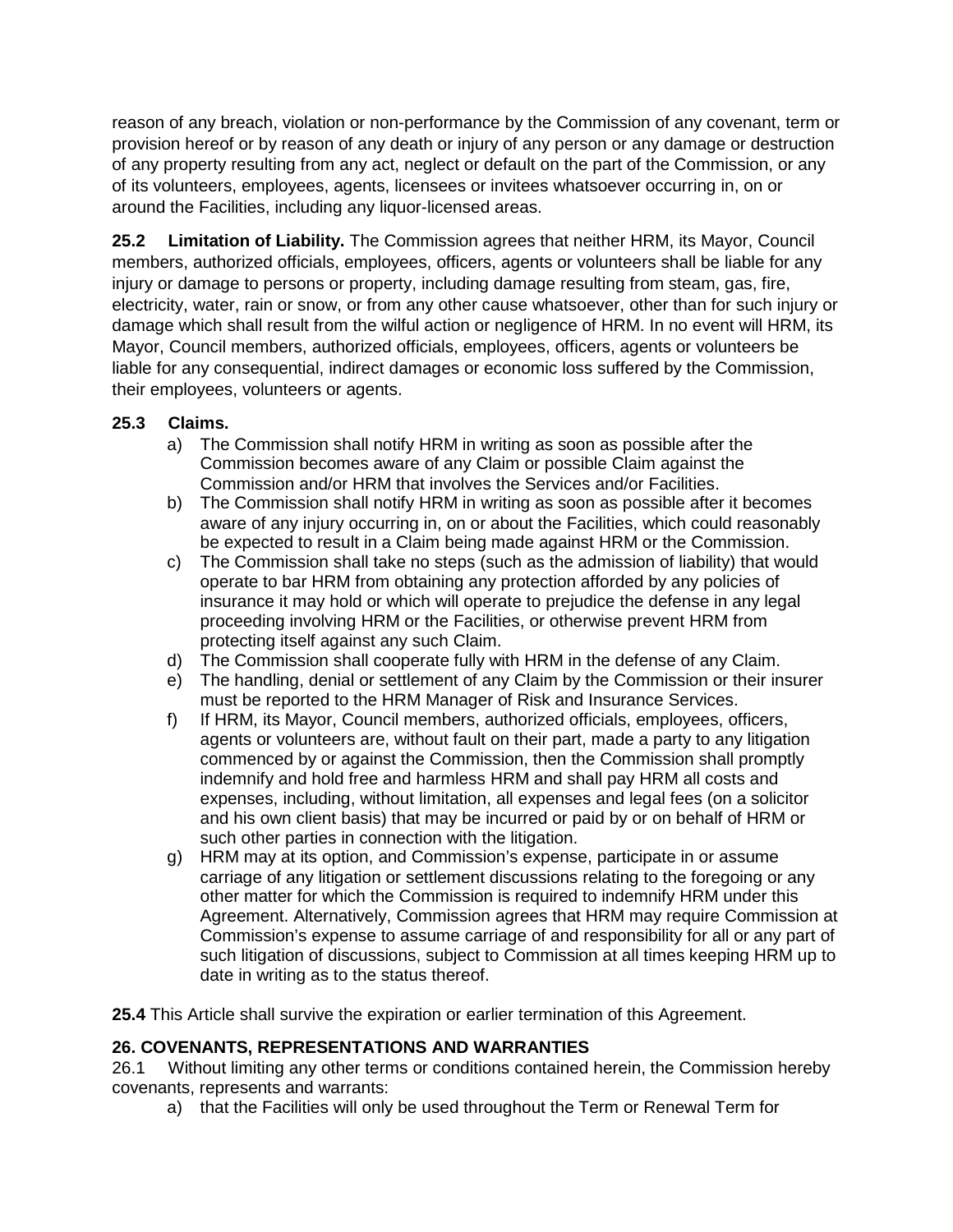activities and events that are appropriate and desirable for municipal purposes and the Commission covenants and agrees that it will only use, and permit the use by others of, the Facilities as contemplated by this Agreement or as otherwise permitted in writing by HRM from time to time;

- b) the Commission shall operate the Facilities in compliance with all Applicable Laws to ensure the safety of all individuals present in the Facilities and to preserve the Facilities, ensuring its value does not diminish, and take all reasonable steps to safeguard the Facilities and any assets associated with the Facilities;
- c) the Commission is and shall remain during the Term of this Agreement and during any Renewal Term, organized and operated solely for a purpose other than profit, with no compensation to be paid to the directors and officers of the Commission; and
- d) employees, contractors, or any other person acting on behalf of the Commission shall comply with and meet the requirements of this Agreement at all times.

## **27. TAXES**

**27.1 Taxes.** The Commission agrees to remit when due all taxes, rates and charges that are charged, assessed or levied in respect of the Services provided at, and the operation of, the Facilities under this Agreement, including any GST/HST obligations of the Commission as stipulated under the Government of Canada's Excise Tax Act. The Commission agrees to indemnify and reimburse HRM upon demand for any such taxes, rate or charges which may be assessed to HRM.

## **28. PAYMENT CARD INDUSTRY DATA SECURITY STANDARDS**

**28.1 PCI Compliance.** The Commission shall maintain best practices with respect to Payment Card Industry Data Security Standards and recognizes that HRM has resources to assist and provide guidance with respect to Payment Card Industry Compliance.

#### **29. ADDITIONAL TERMS AND CONDITIONS**

**29.1** The parties hereby agree to the additional terms and conditions set out in Schedule B.

#### **30. GENERAL TERMS AND CONDITIONS**

**30.1 Amendment.** No amendment, variation or waiver of the provisions of this Agreement shall be effective unless made in writing and signed by each of the parties, either individually by counterpart or collectively. Any amendment, variation or waiver shall take effect on the date specified in the amendment, variation or waiver or, if not so specified, on the date on which the last party executes and delivers the amendment, variation or waiver.

**30.2 Notice**. All notices, demands, requests, approvals or other communication of any kind which the parties may be required or may desire to serve on each other in connection with this Agreement shall be delivered by Electronic Mail or Registered Mail to:

Halifax Regional Municipality

Attention: Manager of Community Partnerships P.O. Box 1749 Halifax, NS B3J 3A5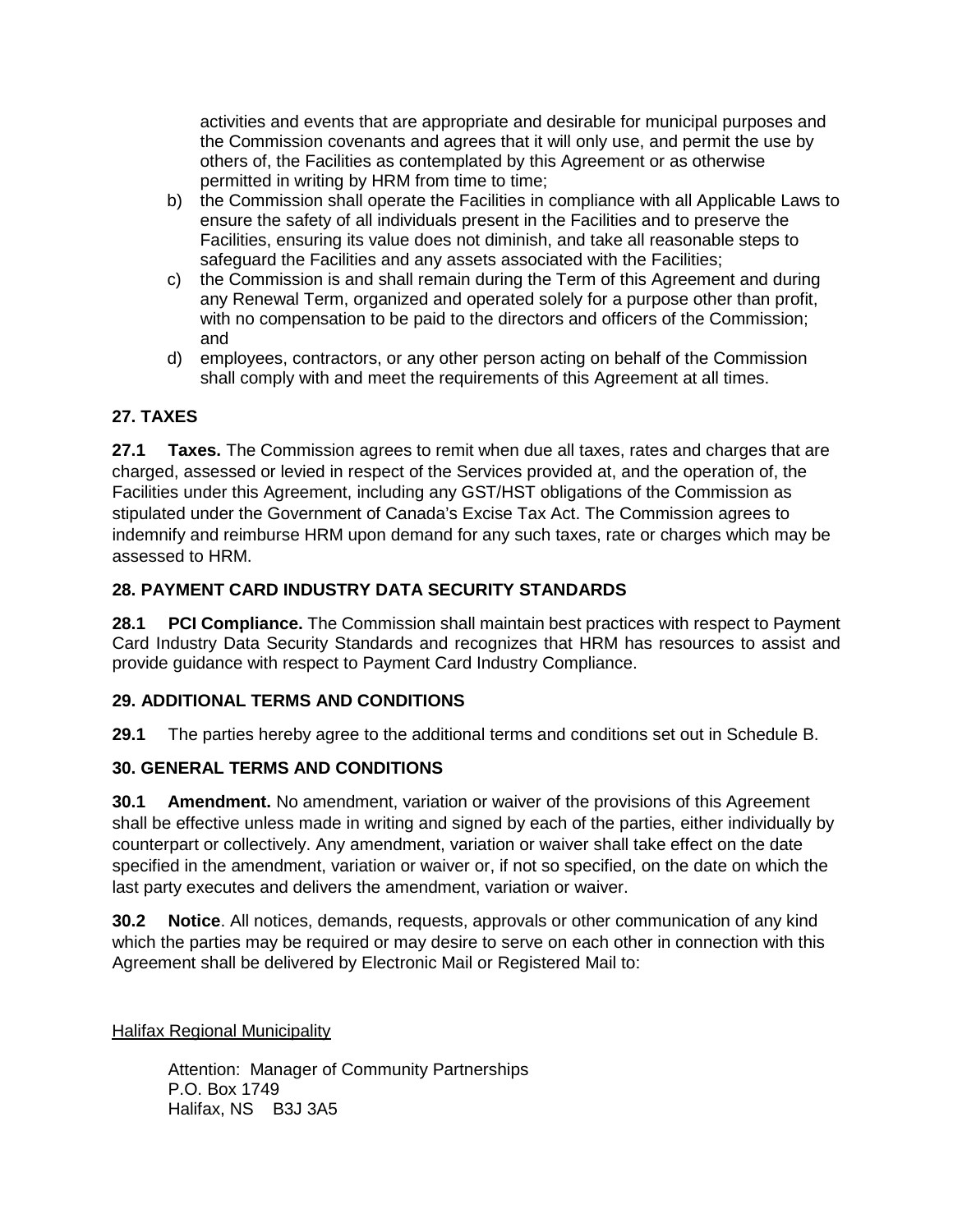Or in person to:

Manager of Community Partnerships 88 Alderney Drive, 3rd floor Dartmouth, NS

#### Eastern Shore Recreation Commission

Attention: Dale Stienburg, General Manager Eastern Shore Community Centre P.O. Box 143 Musquodoboit Harbour, NS B0J 2L0

**30.3 Force Majeure.** Notwithstanding anything to the contrary in this Agreement, if HRM or the Commission is bona fide delayed in or prevented from performing any obligation arising under this Agreement by reason of strikes or other labour disturbances, civil disturbance, restrictive government laws, regulations or directives, acts of public enemy, war, riots, sabotage, crime, lightning, earthquake, fire, hurricane, tornado, flood, explosion or other act of God, and not caused by its default and not avoidable by exercise of reasonable effort or foresight, then performance of such obligation is excused for so long as such cause exists, and the party so delayed shall and is entitled, without being in breach of this Agreement, to carry out such obligation within the appropriate time period after the cessation of such cause.

#### **30.4 Waiver.**

- a) Any waiver by any party of all or any part of any provision, or the breach of any provision of this Agreement shall affect only the matter specifically identified in the instrument granting the waiver and shall not extend to any other matter, provision or breach.
- b) Any waiver by any party of all or any part of any provision, or the breach of any provision of this Agreement shall extend only to the party to whom such waiver is expressly granted and shall not be construed as a waiver in favour of any other party in respect of such provision or breach and shall not prejudice the rights of any other party from insisting upon performance of such provision.
- c) The failure of any party to give notice to the other party, or to take any other steps in exercising any right in respect of the breach or non-fulfillment of any provision of this Agreement, shall not operate as a release or waiver of that right or as a release of the other party from its obligations and liabilities nor shall any single or partial exercise of any right preclude any other or future exercise of that right or the exercise of any other right, whether in law or in equity or otherwise.
- d) The acceptance by any party of payment or performance of any obligation after the breach or non-fulfillment by the other party of any provision of this Agreement shall not constitute a waiver of the provisions of this Agreement.

**30.5 Assignment and Enurement.** Neither party may assign their rights or obligations under this Agreement without the prior written consent of the other party. This Agreement enures to the benefit of and binds the parties and their respective successors and permitted assigns.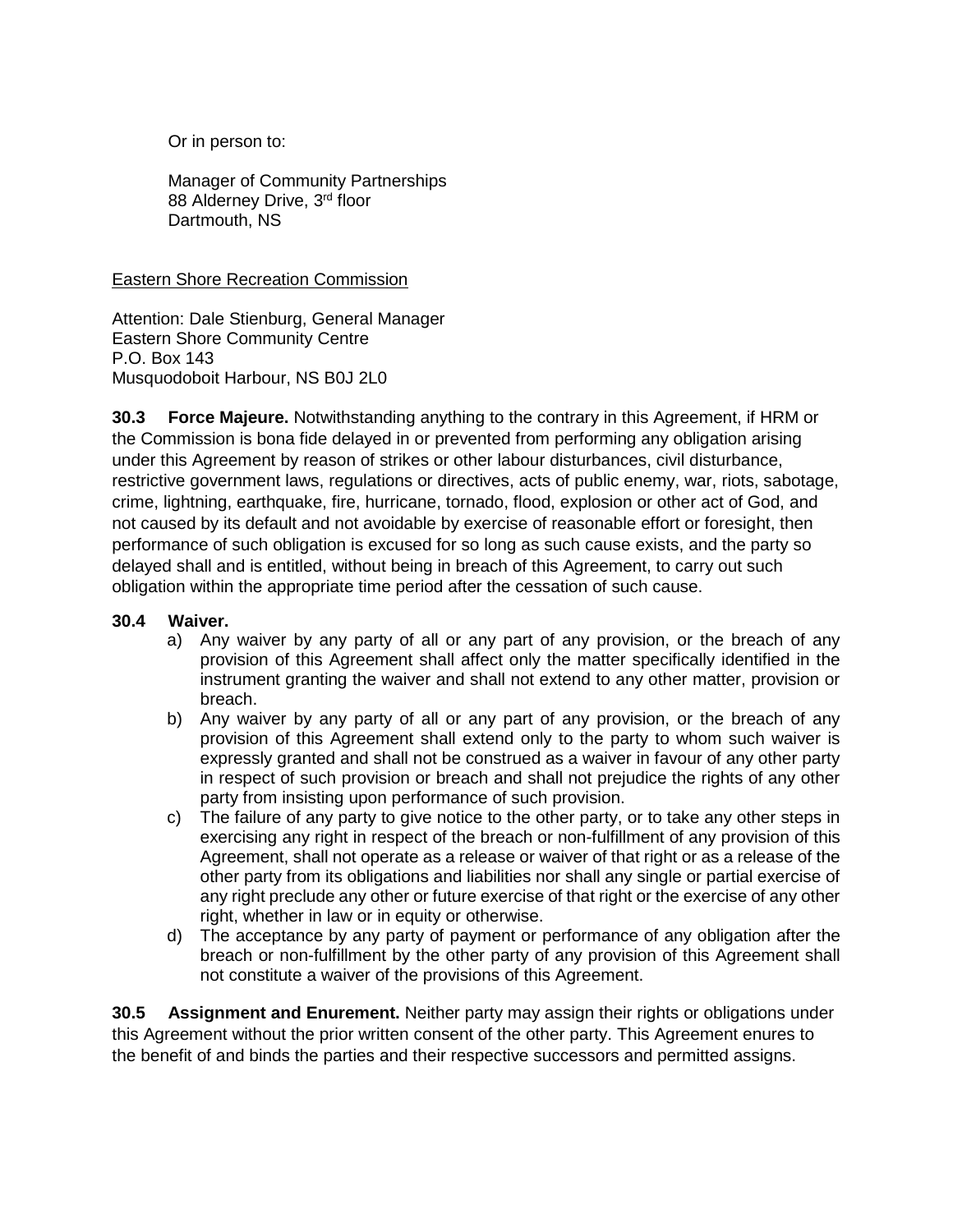**30.6 Severability.** If any portion of this Agreement or the application thereof to any circumstance shall be held invalid or unenforceable, unless such invalid provision is fundamental to the efficacy of this Agreement, the remainder of the provision in question, or its application to any circumstance other than that to which it has been held invalid or unenforceable, and the remainder of this Agreement shall not be affected thereby and shall be valid and enforceable to the fullest extent permitted by Applicable Laws.

**30.7 Governing Law.** This Agreement is made in the Province of Nova Scotia and shall be governed by and construed in accordance with the laws in force in the Province of Nova Scotia. The parties submit to the jurisdiction of the Supreme Court of Nova Scotia, subject to any restrictions relating to access to such court under Applicable Laws, with respect to all claims and proceedings arising out of or related to this Agreement.

**30.8 Schedule.** The following Schedule is attached to and forms part of this Agreement: Schedule "A" - Outdoor Facility Maintenance Operating Agreement Key Terms and Conditions

**30.9 Entire Agreement.** This Agreement constitutes the entire agreement between the parties with respect to the subject matter and supersedes all prior agreements, negotiations, discussions, undertakings, representations, warranties, and understandings, whether written or verbal.

**30.10 Further Assurances.** Each party shall from time to time promptly execute and deliver all further documents and take all further action reasonably necessary to give effect to the provisions and intent of this Agreement.

**30.11 Parties.** References in this Agreement to the "Parties" shall mean the parties to this Agreement and a reference to a "Party" shall mean one (1) of the parties to this Agreement.

**30.12 Accounting Terms and Principles**. Unless otherwise expressly stated, all accounting terms and principles applicable to this Agreement shall be interpreted and applied in accordance with generally accepted accounting principles which are in effect in Canada, including those published in the handbook of the Canadian Institute of Chartered Accountants, or any successor, as at the date on which such calculation is made or is required to be made;

**30.13 Legal Relationship.** HRM and the Commission are independent contracting bodies, not legal partners nor joint employers, nor are they in an agent-principal relationship or a landlordtenant relationship.

**30.14 Time of Essence.** For every provision of this Agreement, time is of the essence.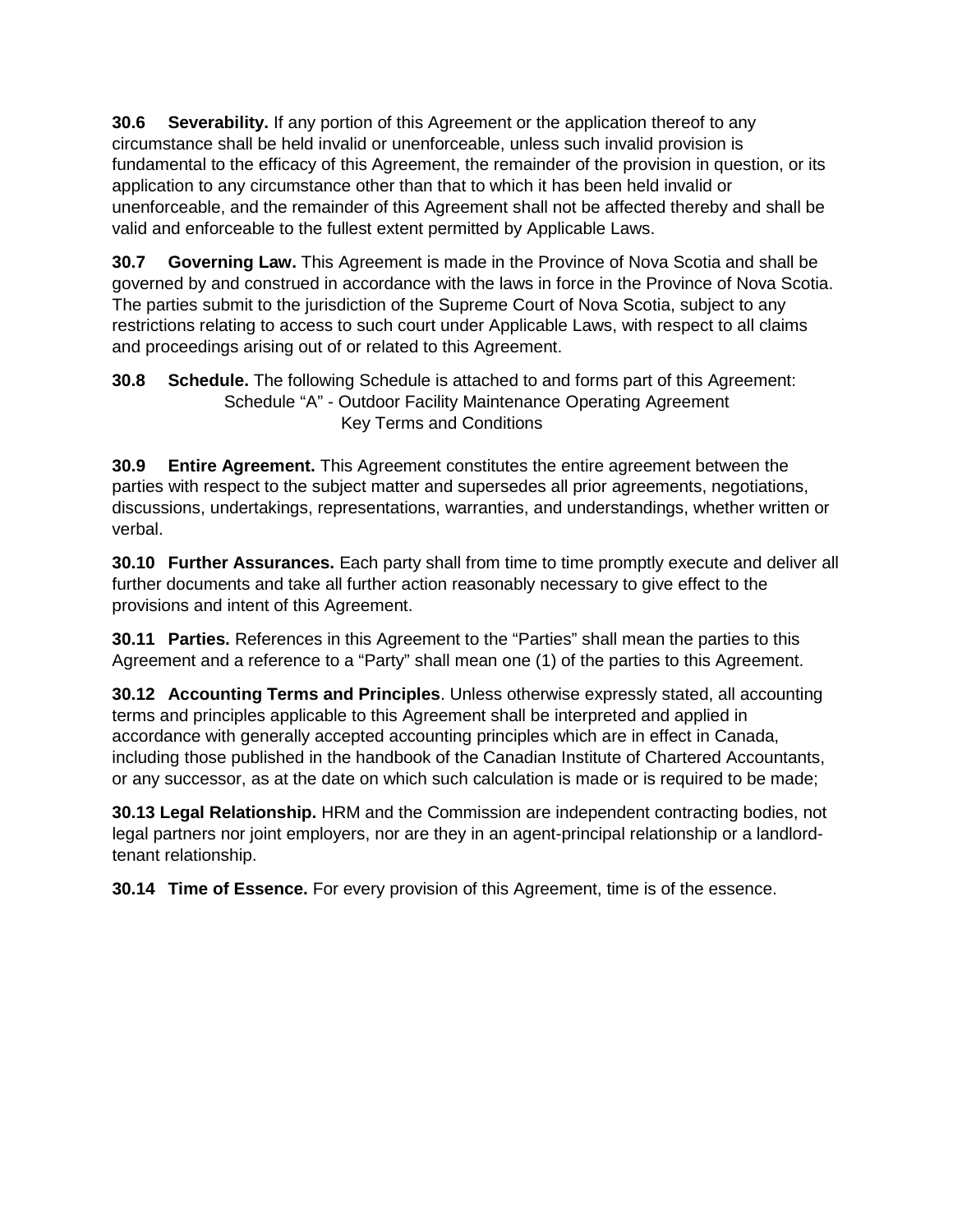**30.15 Headings.** Headings and recitals are inserted for convenience of reference only and shall not affect the construction or interpretation of this Agreement.

**30.16 References.** Unless otherwise expressly stated, reference herein to a Schedule or to an Article, Section, subsection, clause, sub clause or other subdivision is a reference to such Schedule, Article, Section, subsection, clause, sub clause or other subdivision of this Agreement. The terms "hereof", "hereto", "herein", "hereby" and "hereunder", and similar expressions mean and refer to this Agreement and, unless the context otherwise requires, not to any particular Article.

**30.17 Number and Gender.** Words importing the singular only shall include the plural and vice versa, words importing any gender shall include other genders and references to persons shall include individuals, partnerships, associations, trusts, unincorporated organizations and corporations. Any capitalized word which is a derivative of any word defined in Article 1 shall have a meaning corresponding to the defined word.

**30.18 Statutes and Regulations.** Any reference in this Agreement to all or any part of any statute, regulation, by-law or other legislative enactment shall, unless otherwise expressly stated, be a reference to that statute, regulation, by-law or legislative enactment or relevant part thereof as amended, substituted, replaced or re-enacted from time to time.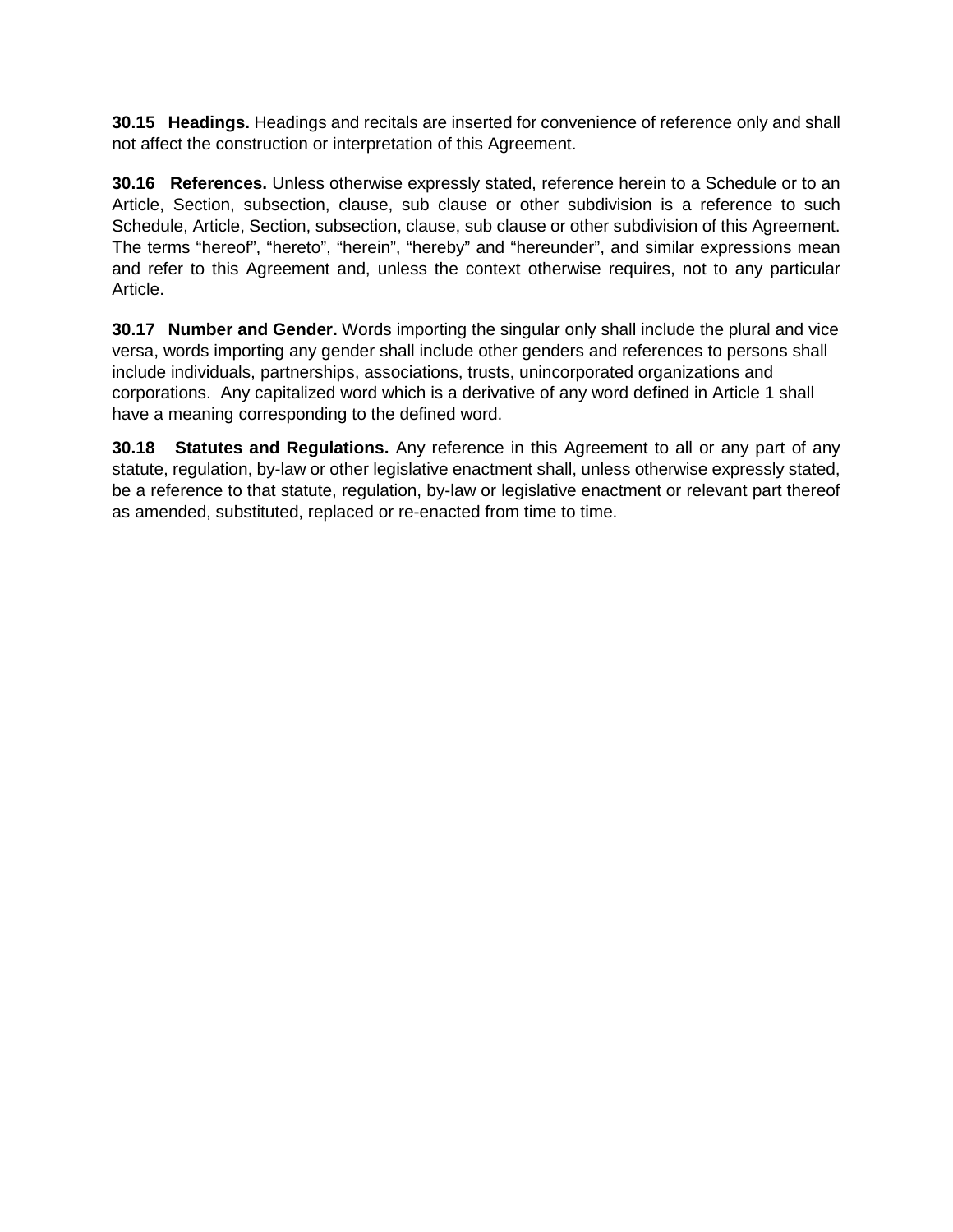IN WITNESS WHEREOF the parties hereto have executed this agreement on the day and year first above written.

**SIGNED AND DELIVERED**:

#### **HALIFAX REGIONAL MUNICIPALITY**

| Witness        |                                              |
|----------------|----------------------------------------------|
| <b>Witness</b> | I/we have authority to bind the Municipality |
|                | <b>EASTERN SHORE RECREATION COMMISSION</b>   |
| <b>Witness</b> |                                              |
| <b>Witness</b> | I/we have authority to bind the Commission   |